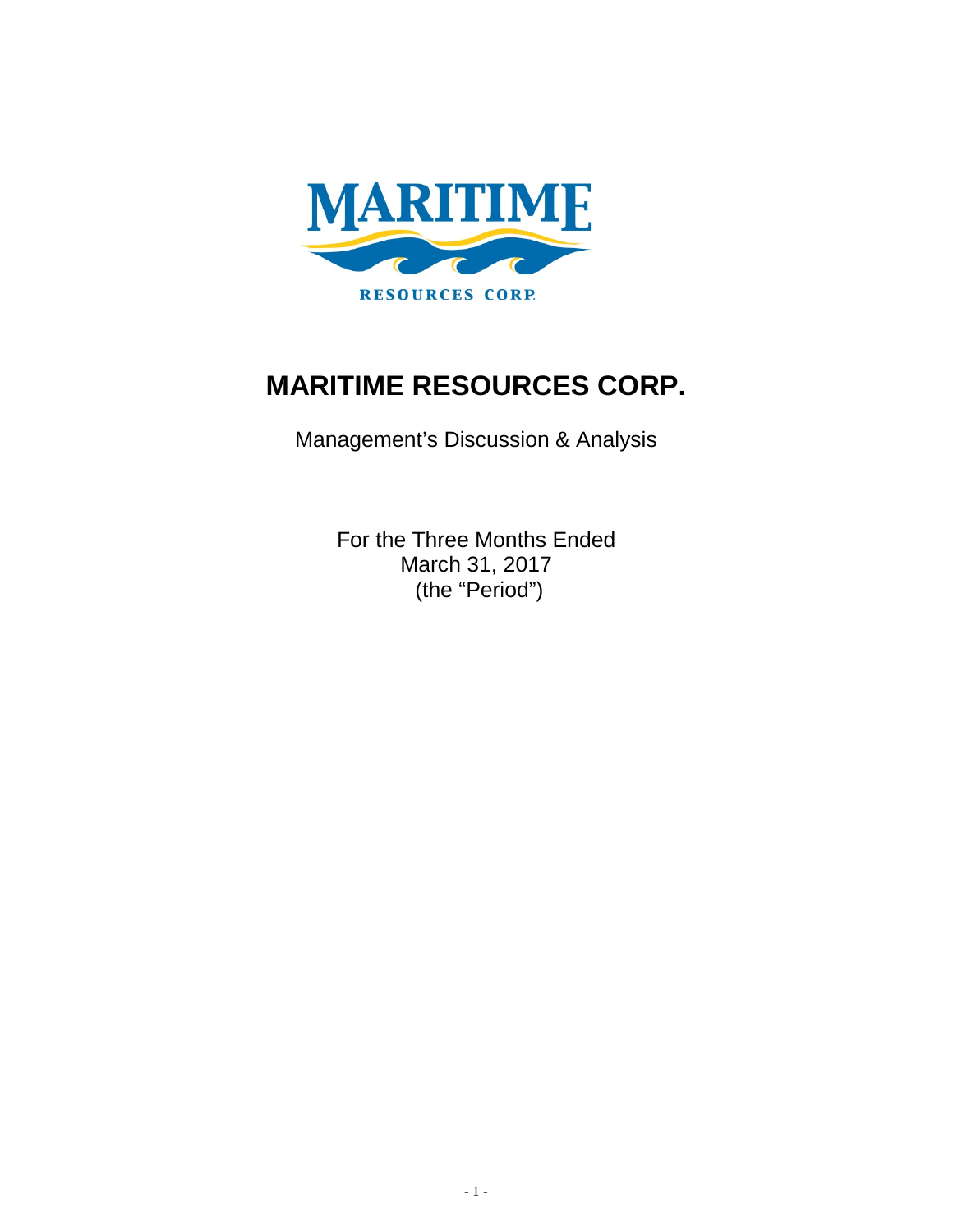## **Table of Contents**

| $\int_0^{\pi} \frac{1}{2} \arccos \left( \frac{1}{2} \arccos \left( \frac{1}{2} \arccos \left( \frac{1}{2} \arccos \left( \frac{1}{2} \arccos \left( \frac{1}{2} \arccos \left( \frac{1}{2} \arccos \left( \frac{1}{2} \arccos \left( \frac{1}{2} \arccos \left( \frac{1}{2} \arccos \left( \frac{1}{2} \arccos \left( \frac{1}{2} \arccos \left( \frac{1}{2} \arccos \left( \frac{1}{2} \arccos \left( \frac{1}{2} \arccos \left( \frac$ |  |
|-------------------------------------------------------------------------------------------------------------------------------------------------------------------------------------------------------------------------------------------------------------------------------------------------------------------------------------------------------------------------------------------------------------------------------------------|--|
|                                                                                                                                                                                                                                                                                                                                                                                                                                           |  |
|                                                                                                                                                                                                                                                                                                                                                                                                                                           |  |
|                                                                                                                                                                                                                                                                                                                                                                                                                                           |  |
|                                                                                                                                                                                                                                                                                                                                                                                                                                           |  |
|                                                                                                                                                                                                                                                                                                                                                                                                                                           |  |
|                                                                                                                                                                                                                                                                                                                                                                                                                                           |  |
|                                                                                                                                                                                                                                                                                                                                                                                                                                           |  |
|                                                                                                                                                                                                                                                                                                                                                                                                                                           |  |
|                                                                                                                                                                                                                                                                                                                                                                                                                                           |  |
|                                                                                                                                                                                                                                                                                                                                                                                                                                           |  |
|                                                                                                                                                                                                                                                                                                                                                                                                                                           |  |
|                                                                                                                                                                                                                                                                                                                                                                                                                                           |  |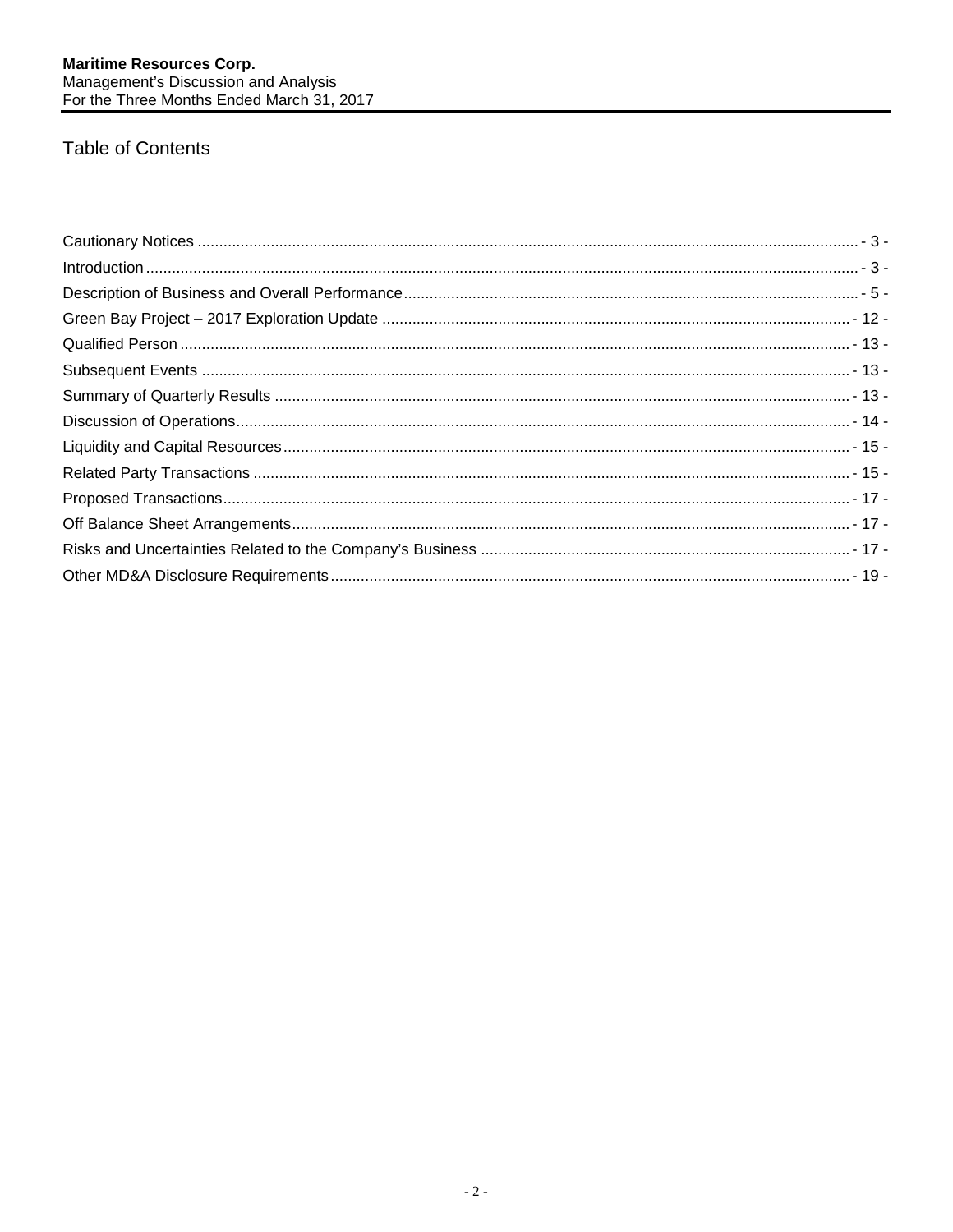## <span id="page-2-0"></span>**Cautionary Notices**

*The Company's financial statements for the three months ended March 31, 2017, and this accompanying Management's Discussion and Analysis ("MD&A") contain statements that constitute "forward-looking statements" within the meaning of National Instrument 51-102, Continuous Disclosure Obligations of the Canadian Securities Administrators. Forward-looking statements often, but not always, are identified by the use of words such as "seek", "anticipate", "believe", "plan", "estimate", "expect", "targeting" and "intend" and statements that an event or result "may", "will", "should", "could", or "might" occur or be achieved and other similar expressions. Forward-looking statements in this MD&A include statements regarding the Company's*  future exploration plans and expenditures, the satisfaction of rights and performance of obligations under *agreements to which the Company is a part, the ability of the Company to hire and retain employees and consultants and estimated administrative assessment and other expenses. The forward-looking statements that are contained in this MD&A involve a number of risks and uncertainties. As a consequence, actual results might differ materially from results forecasted or suggested in these forward-looking statements. Some of these risks and uncertainties are identified under the heading "Risks and Uncertainties Related to the Company's Business" in this MD&A. Additional information regarding these factors and other important factors that could cause results to differ materially may be referred to as part of particular forward-looking statements. The forward-looking statements are qualified in their entirety by reference to the important factors discussed under the heading "Risks and Uncertainties Related to the Company's Business" and to those that may be discussed as part of particular forward-looking statements. Forward-looking statements involve known and unknown risks, uncertainties, assumptions and other factors that may cause the actual results, performance or achievements of the Company to be materially different from any future results, performance or achievements expressed or implied by the forward-looking statements. Factors that could cause the actual results to differ include market prices, exploration success, continued availability of capital and financing, inability to obtain required regulatory approvals, title to properties, and general market conditions. These statements are based on a number of assumptions, including assumptions regarding general market conditions, the timing and receipt of regulatory approvals, the ability of the Company and other relevant parties to satisfy regulatory requirements, the availability of financing for proposed transactions and programs on reasonable terms and the ability of thirdparty service providers to deliver services in a timely manner. Forward-looking statements contained herein are made as of the date of this MD&A and the Company disclaims any obligation to update any forward-looking statements, whether as a result of new information, future events or results or otherwise. There can be no assurance that forward-looking statements will prove to be accurate, as actual results and future events could differ materially from those anticipated in such statements. Accordingly, readers should not place undue reliance on forward-looking statements.*

## <span id="page-2-1"></span>**Introduction**

The management's discussion and analysis ("MD&A" or "Report") of Maritime Resources Corp. (the "Company" or "Maritime") has been prepared by management in accordance with the requirements under National Instrument 51-102 as at May 30, 2017 (the "Report Date"), and provides comparative analysis of the Company's financial results for the Period. The following information should be read in conjunction with the Company's audited financial statement for the year ended December 31, 2016 and the Company's condensed interim financial statement for the period ended March 31, 2017 together with the notes thereto (collectively, the "Financial Statements"). Unless otherwise indicated, all dollar amounts in this document are in Canadian dollars.

The Financial Statements, together with this MD&A, are intended to provide investors with a reasonable basis for assessing the financial performance of the Company as well as potential future performance, and are not necessarily indicative of the results that may be expected in future periods. The information in the MD&A may contain forward-looking statements, and the Company cautions investors that any forward looking statements by the Company are not guarantees of future performance, as they are subject to significant risks and uncertainties that may cause projected results or events to differ materially from actual results or events. Please refer to the risks and cautionary notices of this MD&A. Additional information relating to the Company may be found on SEDAR at *[www.sedar.com](http://www.sedar.com/)*.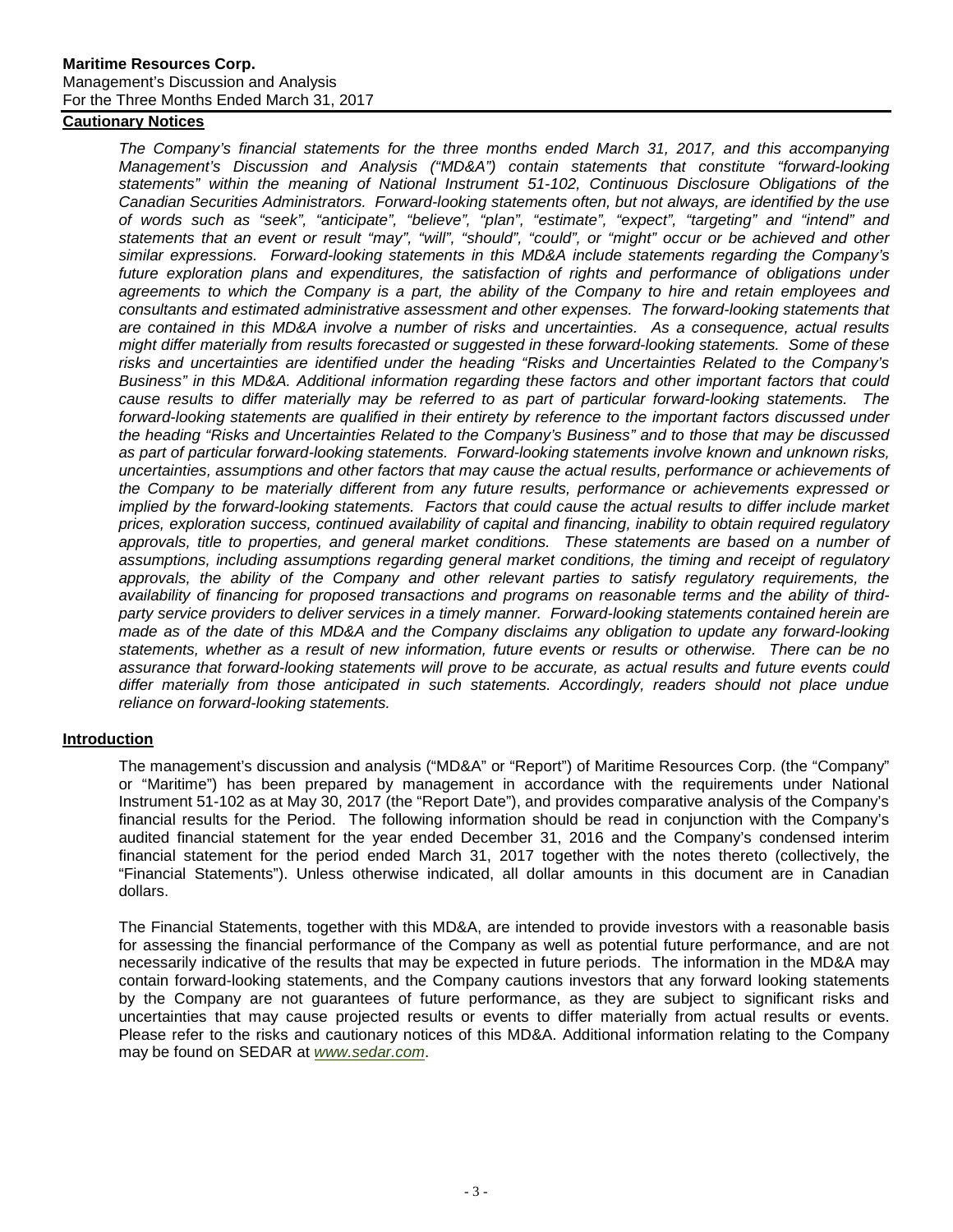## **HEAD OFFICE**

Maritime Resources Corp. Suite 615 – 800 West Pender Street Vancouver, BC V6C 2V6

## **OFFICERS & DIRECTORS**

Douglas Fulcher Director, President and Chief Executive Officer

David J. McCue, LL.B. Director and Chairman

Andrew Pooler Chief Operating Officer and Director

Jeannine P.M. Webb, CPA (CGA) Chief Financial Officer

Jacqueline Collins Corporate Secretary

Bernard H. Kahlert, P.Eng. V-P, Exploration

Allan W. Williams **Director** 

Maynard E. Brown, LL.B. **Director** 

Peter Mercer **Director** 

## **LISTING**

TSX Venture Exchange: MAE

## **REGISTRAR & TRUST AGENT**

Computershare Trust Company of Canada 510 Burrard Street, 3<sup>rd</sup> Floor Vancouver, BC V6C 3B9

## **AUDITOR**

Davidson & Company LLP, Chartered Professional **Accountants** 1200 - 609 Granville Street P.O. Box 10372, Pacific Centre Vancouver, British Columbia V7Y 1G6

## **LEGAL COUNSEL**

Salley Bowes Harwardt Law Corp. Suite 1750 – 1185 West Georgia Street Vancouver, BC V6E 4E6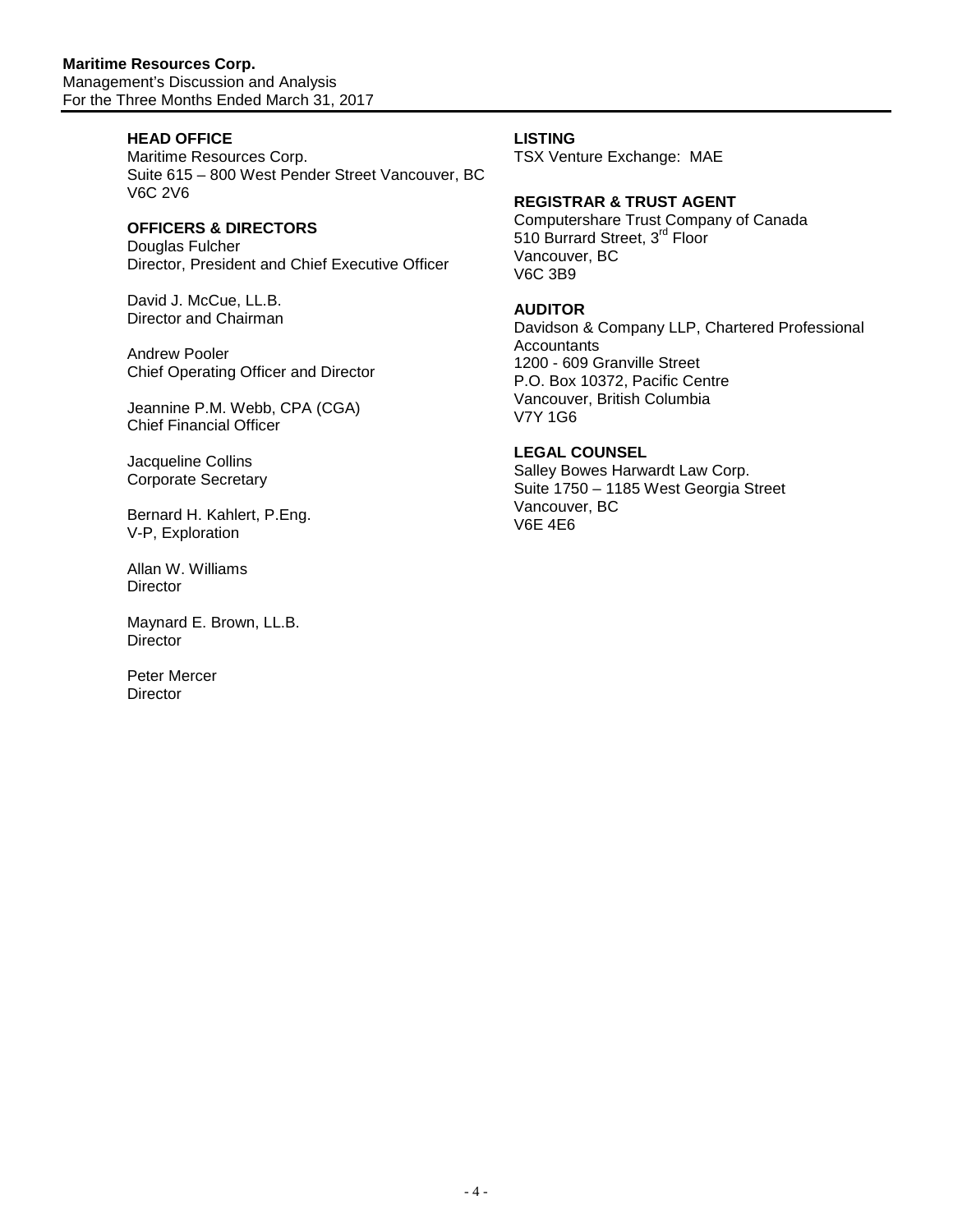## <span id="page-4-0"></span>**Description of Business and Overall Performance**

The Company is a gold and base metals exploration company with a focus on Canadian mining opportunities with advanced exploration assets in Newfoundland and Labrador, Canada. The Company is a reporting issuer in British Columbia and Alberta, and trades on the TSX Venture Exchange under the symbol MAE.



Maritime holds 100% of the Green Bay Property, located near Springdale, Newfoundland and Labrador. The property hosts the past producing Hammerdown gold mine and the Orion gold deposit, separated by a 1.5 km distance. In addition the property also host the Lochinvar base metals/precious metals deposit.

The Hammerdown gold deposit was successfully mined by Richmont Mines between 2000 and 2004 while gold prices averaged \$325/oz. During its operation, a total of 291,400 tonnes of ore were mined and milled, at an average grade of 15.83 g/t Au, recovering a total of 143,000 ounces of gold at an 8 g/t cut-off. All of the ore was processed at the Nugget Pond mill, now owned and operated by Rambler Metals and Mining Canada Limited, with an average gold recovery of 97.1%. Mining terminated in 2004 due to low gold prices with extensive gold mineralization remaining, although uneconomic at that time. The Orion gold deposit consists of two main vein systems, both of which are open along strike, and down plunge to the northeast.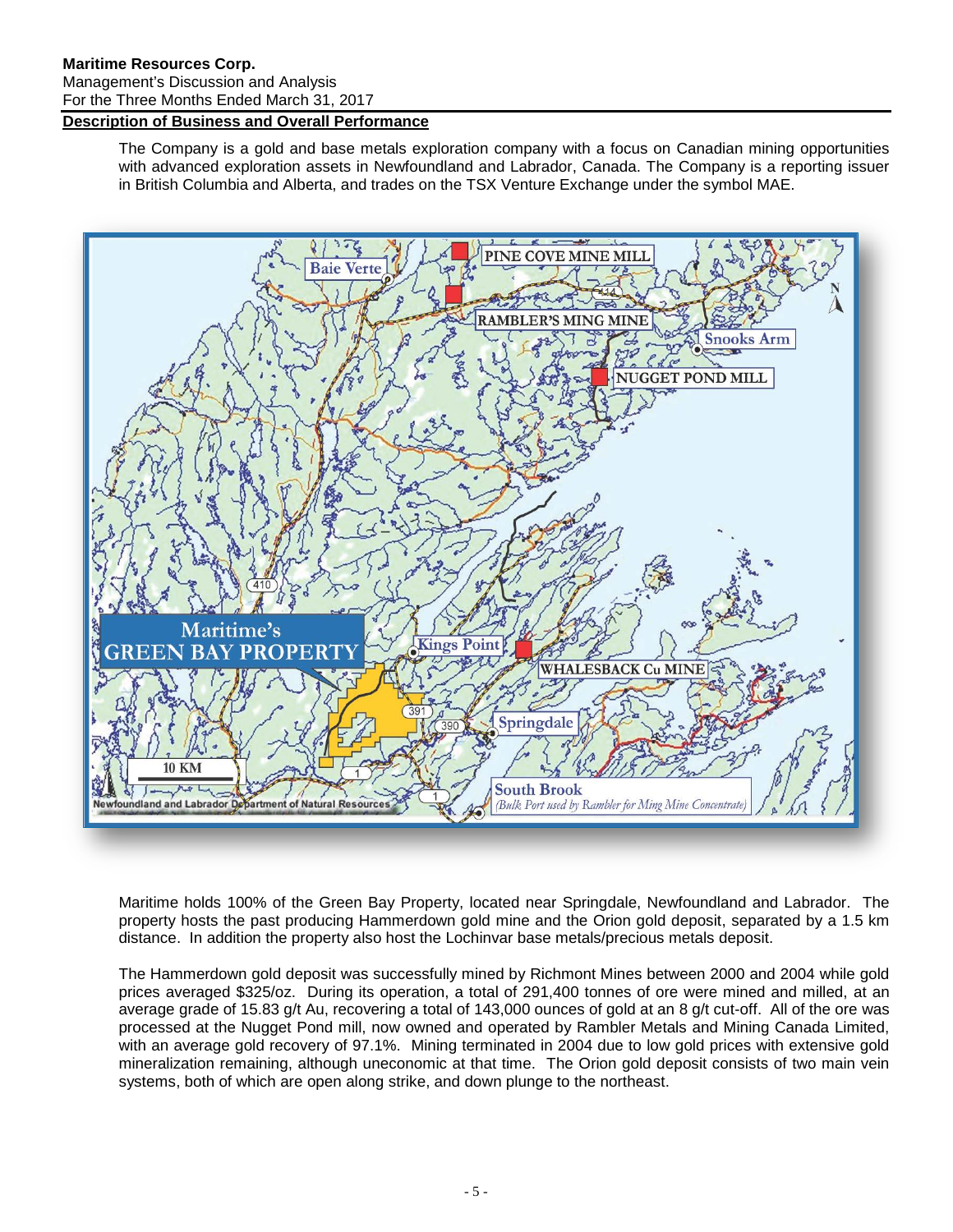.

With the positive PFS, the Company is looking forward to an aggressive work program for 2017 with plans to advance the Hammerdown gold mine to a final production decision. The work program will begin by opening the underground portal to the historic Hammerdown mine. Once the Portal has been open a full assessment will be initiated to determine the work required to rehabilitate the underground workings. During this time, project permitting will continue with the goal to complete an Environmental Assessment registration.

The Company's management and engineering team will continue its focus on the opportunities outlined in the PFS with a goal to further enhance the project's economics with CAPEX and schedule reductions. A surface drill program is also being planned to target extension of mined areas and to drill test a portion of the inferred resource that exists within the PFS mine plan area is planned.

On completion of the 2017 planned work programs the Company intends to aggressively seek potential funding partners to bring Hammerdown gold mine back to production.

#### Highlights for the three months ended March 31, 2017

#### *March 2, 2017: PFS received*

In March, 2017, the PFS, aimed to reopen Hammerdown, was received from WSP Canada Inc. ("WSP"). WSP were mandated to evaluate the potential of bringing the past producing gold mine back into commercial production. The study was completed on the measured & indicated NI43-101 mineral resource estimate, producing proven and probale reserves for the past producing Hammerdown gold mine.

The Study was successful in demonstrating a viable mining operation with low upfront capital and short time line to the start of gold production. The engineering design optimizes a small foot print within the historical mine area as well as utilizing some of the existing underground infrastructure where possible. The operation is schedule to run at a capacity of approximately 400 metric tons per day ('mtpd') over a five-year mine life.

The results show positive economics, strong internal rate of return, short payback period and significant cash flow under reasonable commodity price assumptions. The pre-tax operating cash cost to produce an ounce of gold is \$558 CDN with an all in pre-tax-cost (including capital, sustaining capital and operating cost) of \$955 CDN per ounce of gold.

In addition, there remain numerous opportunities for improvement to reduce the planned development and capital costs. Maritime will continue to evaluate these opportunities with a goal to fully optimize the returns from the mining operation.

## **PRE-FEASIBILY STUDY ('PFS') HIGHLIGHTS**

- Project Pre-tax net present value ('NPV $_{8\%}$ ') of \$71.2 million with an IRR of 46.8% per cent.
- Project after-tax net present value ('NPV8%') of \$44.2 million with an internal rate of return ('IRR') of 34.8%
- Net pre-tax cash flow of \$104 million, undiscounted. Net after-tax cash flow of \$69 million, undiscounted.
- Total Development and Capital Cost Estimate for the five-year life of mine of \$67.8 million,
	- o Mine Development Capital of -\$16.8 million
	- o Equipment Capital of \$10.6 million
	- o Infrastructure Capital of \$13.0 million
	- o Sustaining Capital \$12.9 million
	- o Indirect costs of \$ 7.3 million
	- o Contingency of \$7.2 million
- Mine life for the current plan at Hammerdown is five years, producing approximately 174,000 ounces at an average of approximately 35,000 ounces per year. Basic assumptions used for the compilation of this PFS:
	- o Gold Price of US\$ 1,250 per ounce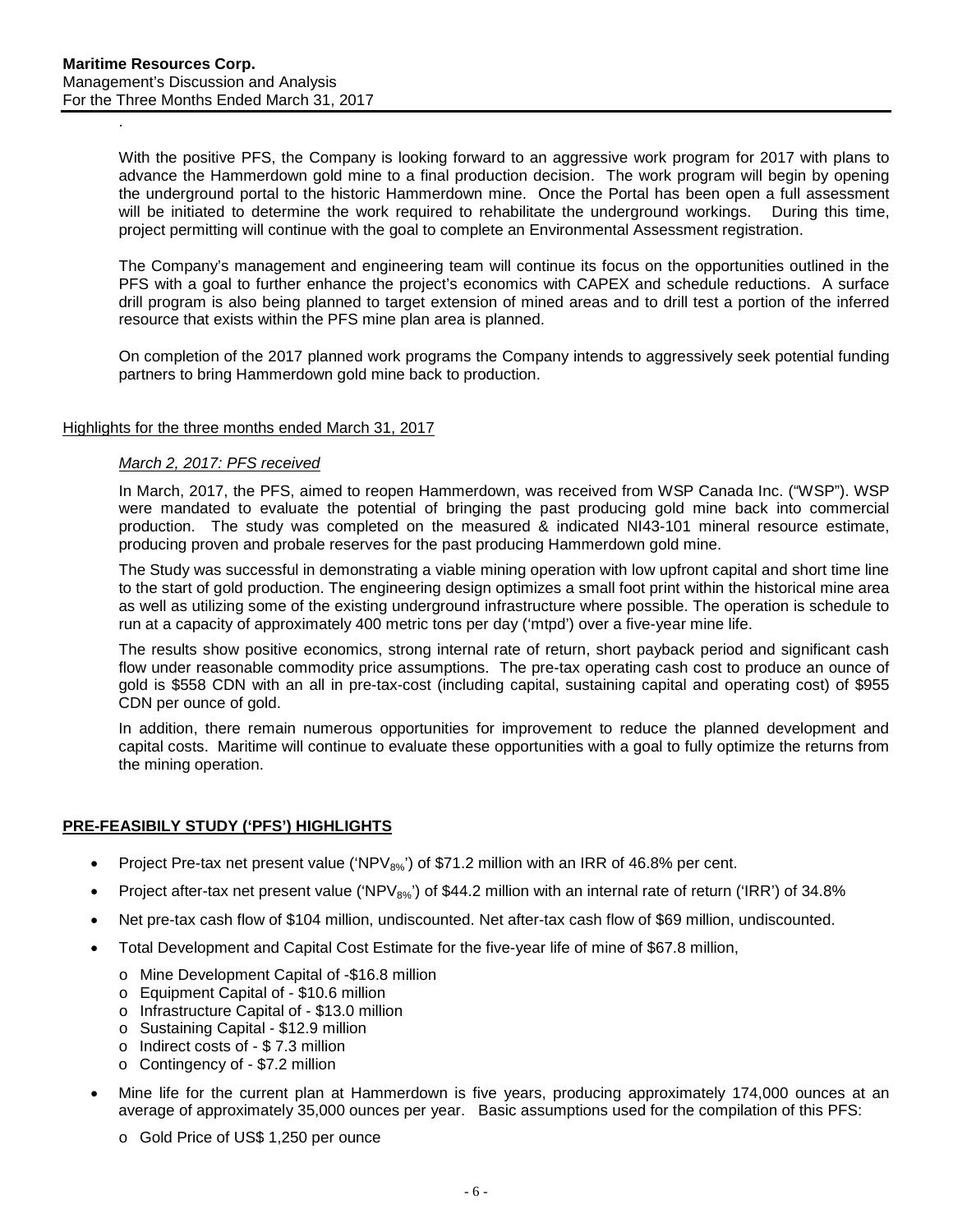- o Exchange Rate of 0.8 US\$ : 1 CA\$ (or 1 US\$ : 1.25 CA\$)
- o Project discount rate of 8%
- o Mill recovery of 97% based on the historic treatment of the ore at the nearby Nugget Pond Gold Mill from 2000 to 2004.

## **MINERAL RESOURCE AND RESERVE UPDATE**

As part of the PFS, a new geological resource and reserve has been estimated for the Hammerdown project. Tables 1 and 2 below outline the results of this updated estimate which will also be detailed in the technical report filed with SEDAR. No inferred mineralisation was included in the reserve estimate.

## **MINERAL RESERVE**

| <b>CLASSIFICATION</b>                                                | <b>QUANTITY</b><br>tonnes | <b>GRADE</b><br>Au, $g/t$ | <b>CONTAINED METAL</b><br>Au, Koz |
|----------------------------------------------------------------------|---------------------------|---------------------------|-----------------------------------|
| Proven Reserves (undiluted, unrecovered)                             | 118,600                   | 15.17                     | 57.8                              |
| Probable Reserves (undiluted, unrecovered)                           | 320,600                   | 11.79                     | 121.5                             |
| <b>Total Proven and Probable Reserve</b><br>(undiluted, unrecovered) | 439,200                   | 12.70                     | 179.4                             |
| Dilution (all sources)                                               | 261,400                   | 0                         | 0                                 |
| <b>Reserve (diluted and recovered)</b>                               | 700,600                   | 7.96                      | 179.4                             |

#### *Table 1 Mineral Reserve Estimate Summary for the Hammerdown Gold Project*

Note: see Mineral Reserve Statement Notes below

#### **MINERAL RESOURCE**

| Table 2 Mineral Resource Estimate for the Hammerdown/Rumbullion/Muddy Shag Gold Deposits |  |  |
|------------------------------------------------------------------------------------------|--|--|
|------------------------------------------------------------------------------------------|--|--|

| <b>CLASSIFICATION</b>      | <b>QUANTITY</b><br>tonnes | <b>GRADE</b><br>Au, $g/t$ | <b>CONTAINED METAL</b><br>Au, Koz |
|----------------------------|---------------------------|---------------------------|-----------------------------------|
| Measured                   | 372,170                   | 12.09                     | 144.7                             |
| Indicated                  | 553,500                   | 9.60                      | 170.9                             |
| Total Measured + Indicated | 925.670                   | 10.60                     | 315.6                             |
| Inferred                   | 1,557,000                 | 7.53                      | 376.8                             |

Note: see Mineral Resource Statement Notes below

The procedures used for the resource and reserve estimation processes are consistent with the Canadian Institute of Mining and Metallurgy ('CIMM') best practices and NI 43-101 guidelines. Generally, figures are rounded to reflect the accuracy of the estimate; numbers may not total due to this rounding.

## **PRE - FEASIBILITY ('PFS') SUMMARY**

The PFS is based on the measured and indicated mineral resources only within the Hammerdown deposit. The Orion deposit, located approximately 1.5 km from Hammerdown gold mine, was not considered a part of this study and remains an opportunity for the project.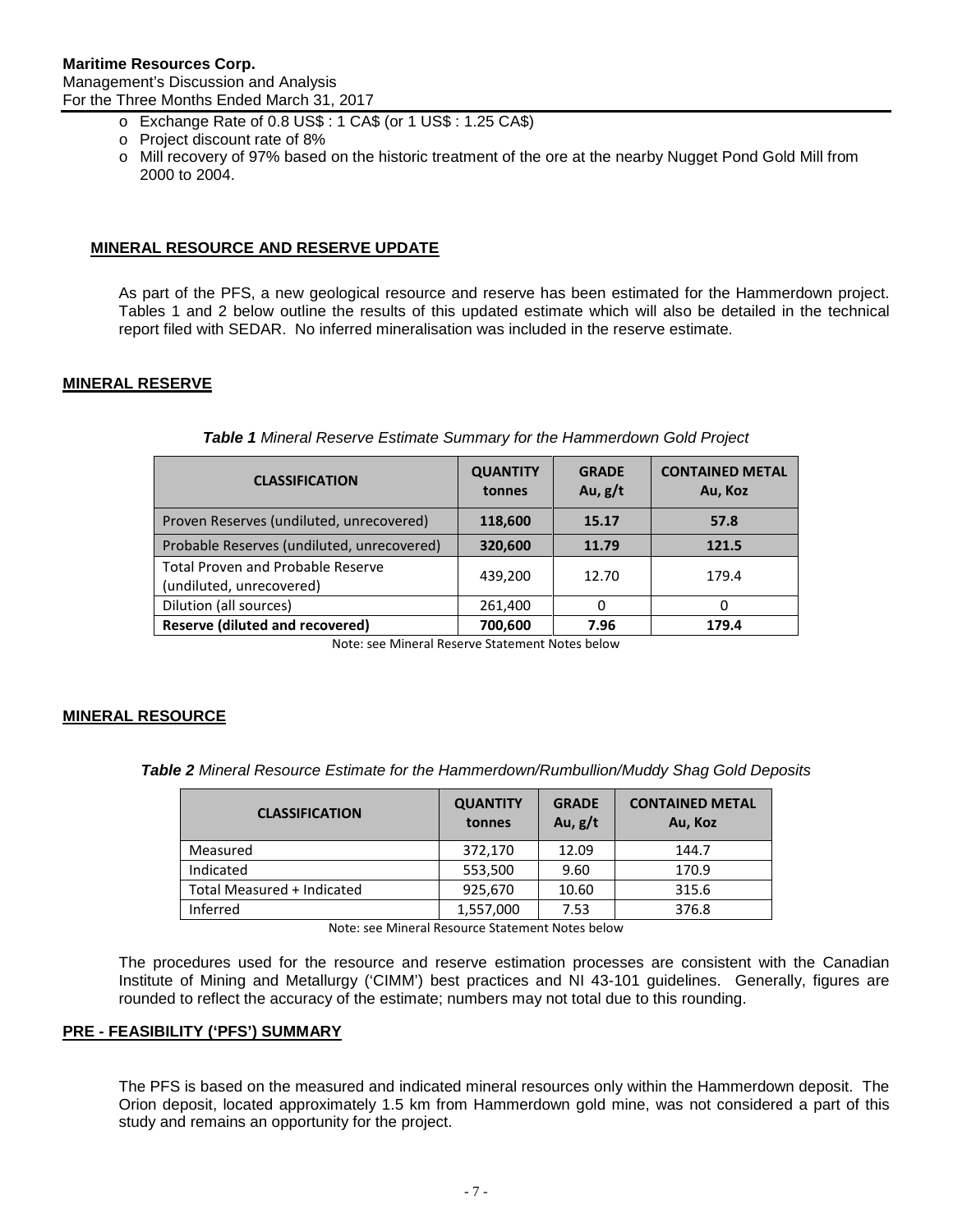Ore mined at Hammerdown will be trucked and processed, at approximately 400 mtpd, at the Nugget Pond mill through a toll milling arrangement with Rambler Metals and Mining Canada Limited with whom Maritime has a strategic alliance.

Ore will be mined by way of a combination of both Long Hole and Mechanized Cut and Fill, utilizing the original access portal and a small portion of the existing underground workings.

Mine life in the PFS is approximately 5 years producing an average of approximately 35,000 ounces of gold per year with an all in pre-tax cost of approximately \$955 per ounce.

Additional opportunities exist to improve the low risk, low capital base case scenario, including:

- o Additional resource growth through the exploration and development of the Inferred Resource at Hammerdown that sits within the existing mine plan and contains up to 377,000 oz. gold;
- o The potential of open pit production from Orion, not included is this study, during the first few years of operations;
- o Further studies on both mining method, to minimize dilution, as well as underground development. This work will be initiated once the portal has been reopened and refurbishing of the underground workings have begun.
- o Integration of ore pre-concentration at the mine site. This could potentially allow for further optimization of mine production by reducing the amount of waste and improving the grade being delivered to the mill;
- o A detailed review will be completed of all surface infrastructure including, utilities, building and electrical etc. to determine the optimal use of and requirements for this equipment;
- o All mine and surface mobile equipment is purchased upfront as new. There may be opportunities to source some equipment in the used market or possible arrange equipment financing terms with a supplier. A review of both size and quantity of mobile equipment will be completed for optimization and potential reduction in up front capital.

A National Instrument 43-101 ("NI 43-101") technical report will be filed on SEDAR at www.sedar.com within 45 days, before the end of April 2017.

## **ECONOMIC SUMMARY**

| ITEM                                                | <b>VALUE</b> |       |  |
|-----------------------------------------------------|--------------|-------|--|
| <b>Production Life</b>                              | 5            | Years |  |
| <b>Recovered Gold</b>                               | 174,000      | 0Z    |  |
| Revenue                                             | 270          | \$M   |  |
| <b>Total Operating Cost Estimate</b>                | 97.1         | \$M   |  |
| Total Capital Cost Estimate (Over LOM)              | 67.8         | \$M   |  |
| Before-Tax Cash Flow                                | 104          | \$M   |  |
| After-Tax Cash Flow                                 | 69           | \$M   |  |
| Before-Tax Net Present Value (8% discount)          | 71.2         | \$M   |  |
| After-Tax Net Present Value (8% discount)           | 44.2         | \$M   |  |
| Internal Rate of Return, Before-Tax                 | 46           | %     |  |
| Internal Rate of Return, After-Tax                  | 34.8         | %     |  |
| Before-Tax Payback Period, from start of production | 1.7          | Years |  |
| After-Tax Payback Period, from start of production  | 1.9          | Years |  |

## *Table 3 Project Economics*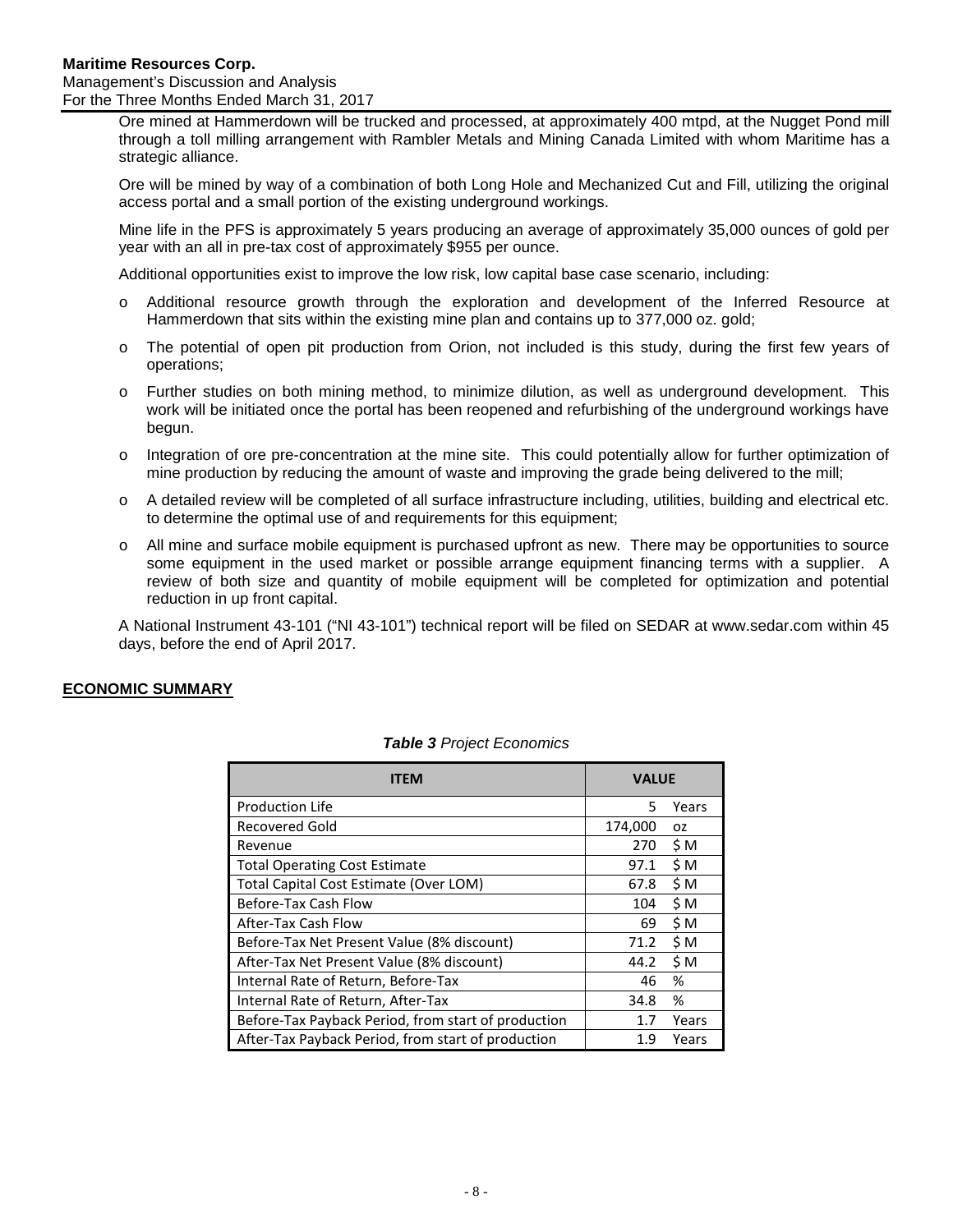| <b>ITEM</b>                                   | <b>VALUE</b> |                   |
|-----------------------------------------------|--------------|-------------------|
| <b>Gold Price</b>                             | 1250         | US\$/oz           |
| <b>Exchange Rate</b>                          | 0.8          | US\$: 1 CA\$      |
| Mill Feed                                     | 700,500      | <b>Tonnes</b>     |
| <b>Head Grade</b>                             | 7.96         | g/t               |
| <b>Gold Production</b>                        | 174,000      | OZ                |
| <b>LOM Capital Estimate</b>                   |              |                   |
| Mine Development Capital                      | 16.8         | \$M               |
| Mine Development Sustaining Capital           | 5.5          | \$M               |
| Mine Equipment Capital                        | 7.2          | \$M               |
| Mine Equipment Sustaining Capital             | 7.1          | \$M               |
| <b>Water Management</b>                       | 0.7          | \$M               |
| Infrastructure                                | 8.6          | \$M               |
| Power, Electricity                            | 3.9          | \$M               |
| Reclamation, Closure, Post-Monitoring         | 1.0          | \$M               |
| Royalty Buy Back                              | 1.0          | \$M               |
| <b>Indirect Costs</b>                         | 7.3          | \$M               |
| Contingency                                   | 8.7          | \$M               |
| <b>Total</b>                                  | 67.8         | \$M               |
| <b>LOM Operating Cost Estimate</b>            |              |                   |
| Mining                                        | 52.3         | \$M               |
| Crushing, Loading, Transport                  | 14.6         | \$M               |
| Processing                                    | 23.0         | \$M               |
| General & Administrative                      | 7.1          | \$M               |
| Total                                         | 97.1         | \$M               |
| <b>Operating Cost Per Ton</b>                 | 139          | $\frac{1}{2}$ /t  |
| Operating Cost Per Oz/Au                      | 558          | $\frac{2}{3}$ /02 |
| Refining, Transportation Charges              | 1.0          | \$M               |
| Royalties                                     | 2.7          | \$M               |
| <b>Other Costs</b>                            |              |                   |
| <b>Reclamation Bond &amp; Associated Cost</b> | 0.2          | \$M               |
| Salvage Value                                 | (2.7)        | \$M               |
| <b>Taxes</b>                                  | 35.0         | \$M               |
| <b>Other Parameters</b>                       |              |                   |
| Mining Dilution (Stopes, Drifts)              | 60           | %                 |
| Mining Recovery (Stopes, Drifts)              | 100          | %                 |
| Mill Recoveries (Au)                          | 97           | %                 |

*Table 4 Summary Project Parameters and Economics*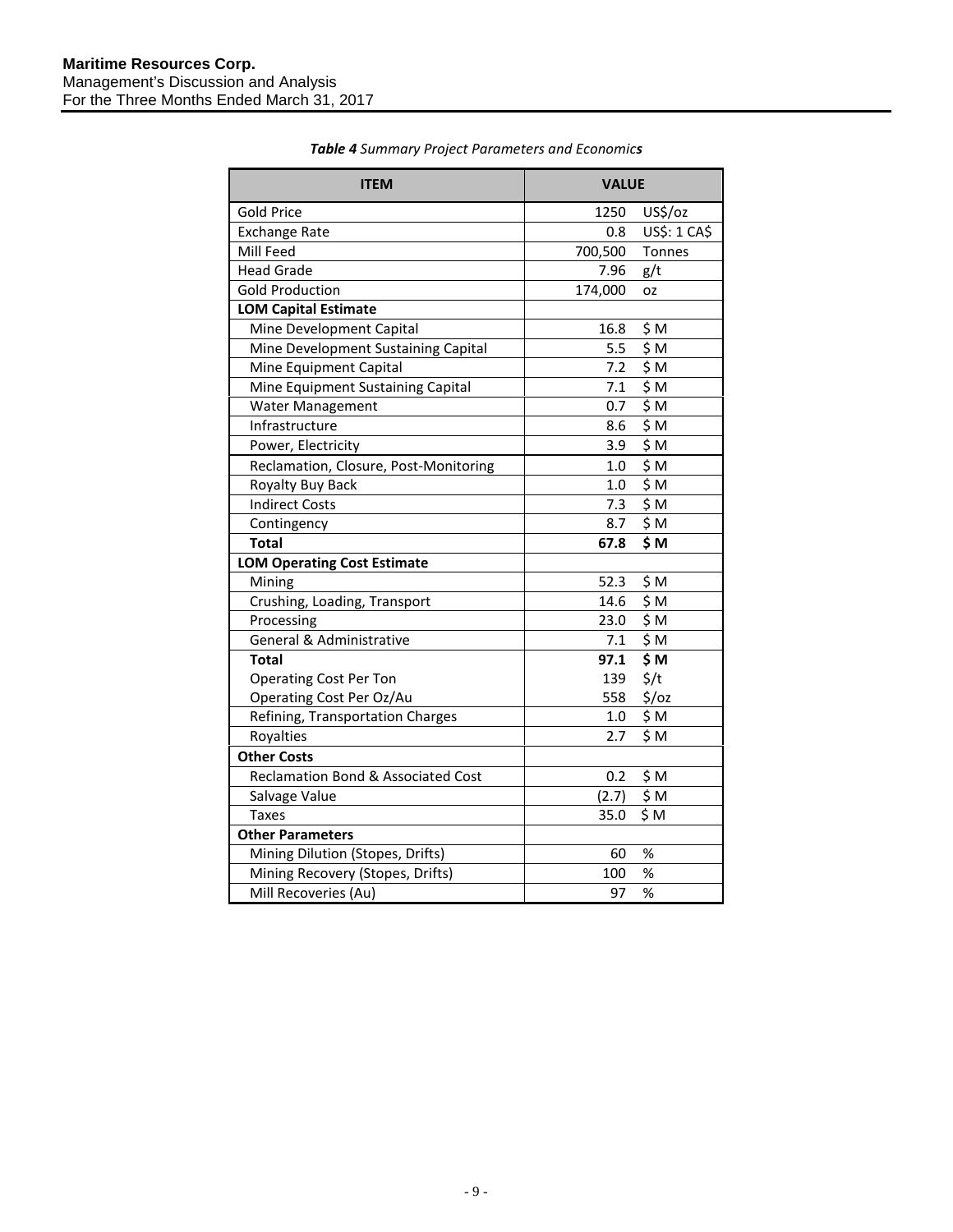The table below summarises the sensitivities associated with metal pricing, project operating expenditures ('OPEX') and capital expenditures ('CAPEX').

| <b>VARIABLE</b>            | $-20%$   | $-10%$   | 0%       | $+10%$   | $+20%$    |  |
|----------------------------|----------|----------|----------|----------|-----------|--|
| Gold Price                 | 28.4 \$M | 49.8 \$M | 71.2 \$M | 92.6 \$M | 114.0 \$M |  |
| <b>Operating Cost</b>      | 86.6 \$M | 78.9 \$M | 71.2\$M  | 63.5 SM  | 55.7 \$M  |  |
| Capital Cost               | 84.4 \$M | 77.8 \$M | 71.2 \$M | 64.6 \$M | 58.0 \$M  |  |
| Note: Before-Tax NPV at 8% |          |          |          |          |           |  |

#### *Table 5 Summary of Sensitivities*

## **MINERAL RESERVE AND MINERAL RESOURCE STATEMENTS**

## **MINERAL RESERVE NOTES**

The Mineral Reserves Estimate was prepared by WSP Canada Inc. (WSP). The mineral reserve estimate identifies the economically mineable mineral contained within stope shapes that have a final diluted grade of 3.0 g/t or higher. Above cut-off grade resource material less than 3 metres from historically mined workings was determined non-mineable due to safety concerns. This non-mineable material has been excluded from the reserves.

## **MINERAL RESOURCE NOTES**

The Resource Estimate was prepared by WSP Canada Inc (WSP). The mineral resource estimate is based on the combination of geological modeling, geostatistics and conventional block modeling using the Ordinary Krig method of grade interpolation. The mineral resources were estimated using a block model with parent blocks of 5m X 5m X 5 m split three times into sub-blocks. The geological model including mineralized intercepts was generated by Maritime personnel and then audited by WSP. The QAQC protocols and corresponding sample preparation and shipment procedures have been reviewed by WSP.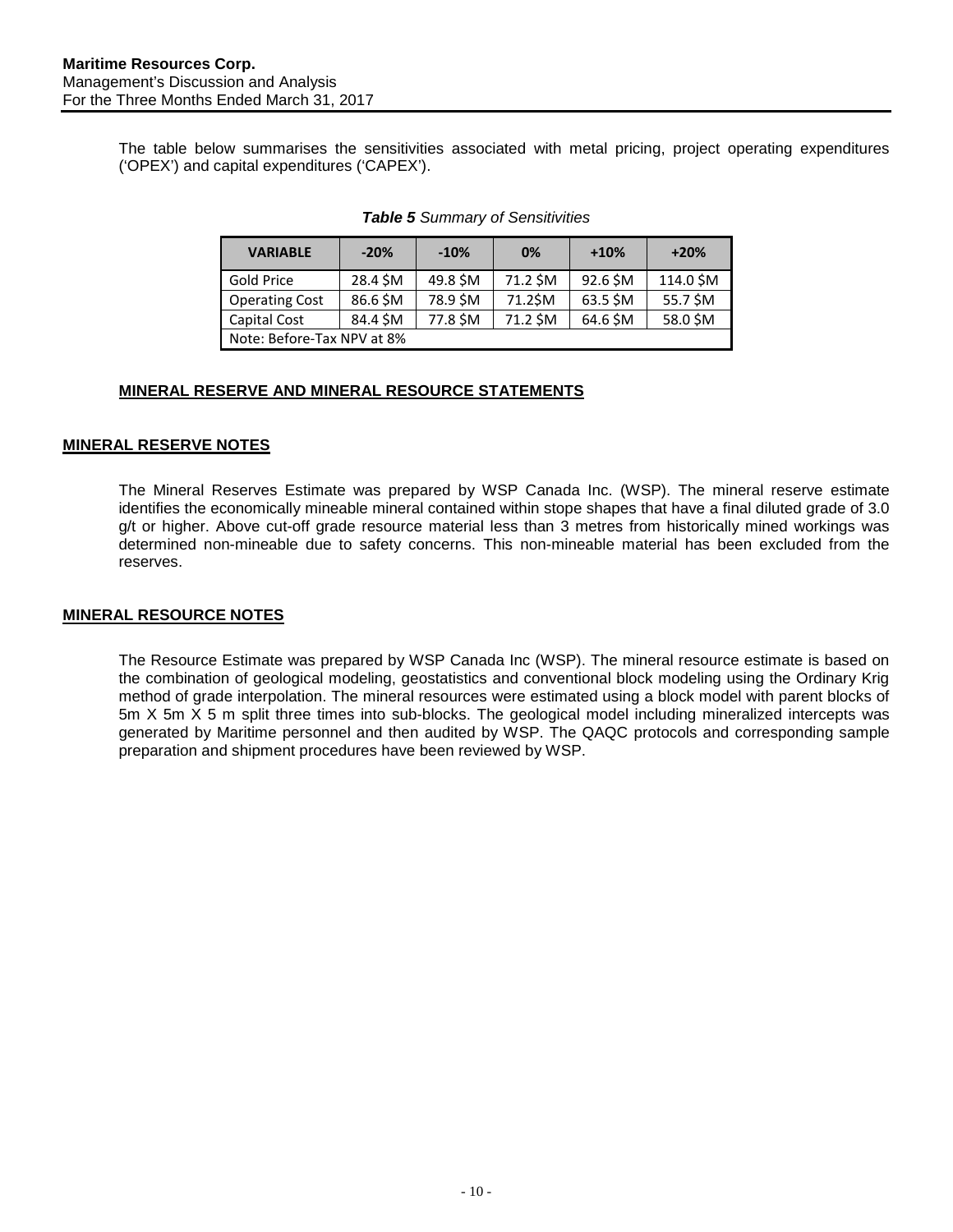| <b>Table 7</b> Mineral Resource Estimate for the Green Bay Property including: |  |
|--------------------------------------------------------------------------------|--|
| Hammerdown/Rumbullion/Muddy Shag Gold Deposits and Orion Gold Deposit          |  |
|                                                                                |  |

| <b>Category</b> | <b>Deposit</b>                      | <b>Vein</b>               | <b>Tonnes</b><br>(t)     | Gold<br>(g/t)                | <b>Ounces</b><br>('000 oz) |
|-----------------|-------------------------------------|---------------------------|--------------------------|------------------------------|----------------------------|
|                 | Hammerdown/Rumbullion/Muddy Shag    | All                       | 372,170                  | 12.09                        | 144.7                      |
| <b>Measured</b> | <b>Measured Total</b>               |                           | 372,170                  | 12.09                        | 144.7                      |
|                 | Hammerdown/Rumbullion/Muddy Shag    | All                       | 553,500                  | 9.60                         | 170.9                      |
|                 |                                     | Main                      | 206,600                  | 4.18                         | 27.8                       |
|                 |                                     | <b>DISV</b>               | 889,900                  | 4.53                         | 129.6                      |
| Indicated       | Orion                               | <b>EMS</b>                | $\overline{\phantom{0}}$ | $\qquad \qquad \blacksquare$ | $\overline{\phantom{a}}$   |
|                 |                                     | <b>ALL Orion</b><br>total | 1,096,500                | 4.47                         | 157.6                      |
|                 | <b>Indicated Total</b>              | -                         | 1,650,000                | 6.19                         | 328.5                      |
|                 | <b>Measured and Indicated Total</b> | <b>ALL</b>                | 2,022,170                | 7.28                         | 473.2                      |

|                 | Hammerdown/Rumbullion/Muddy Shag | All              | 1,557,000 | 7.53 | 376.8 |
|-----------------|----------------------------------|------------------|-----------|------|-------|
|                 |                                  | Main             | 387,000   | 6.91 | 86.0  |
|                 | Orion                            | <b>DISV</b>      | 737,000   | 4.67 | 110.7 |
| <b>Inferred</b> |                                  | <b>EMS</b>       | 164,000   | 5.39 | 28.4  |
|                 |                                  | <b>ALL Orion</b> | 1,288,000 | 5.44 | 225.1 |
|                 | <b>Inferred Total</b>            | <b>ALL</b>       | 2,845,000 | 6.58 | 601.9 |

## *February 27, 2017: Whisker Property*

On February 27, 2017, the Company entered into an agreement to acquire a 100% interest in the Whisker Valley ("Whisker") property in Newfoundland, Canada, under the following terms:

|                             | Cash payments | Shares in the capital<br>of the Company | Minimum exploration<br>expenditures on the<br>Property |
|-----------------------------|---------------|-----------------------------------------|--------------------------------------------------------|
|                             | (\$)          | (#)                                     | (\$)                                                   |
| Upon approval (1)           | 25,000 (paid) | 100,000                                 | (2)<br>Nil                                             |
| March 22, 2018              | 20,000        | 150,000                                 | 100,000                                                |
| March 22, 2019              | 30,000        | 200,000                                 | 250,000                                                |
| March 22, 2020              | 50,000        | 250,000                                 | 300,000                                                |
| March 22, 2021              | 75,000        | 300,000                                 | 500,000                                                |
| March 22, 2022              | 100,000       | 500,000                                 | 500,000                                                |
|                             | 300,000       | 1,500,000                               | 1,650,000                                              |
| (1) Received March 22, 2017 |               |                                         |                                                        |
| (2) Issued March 23, 2017   |               |                                         |                                                        |

The property is subject to a 2.5 % NSR, of which 1% can be purchased for \$1,000,000 on or before the end of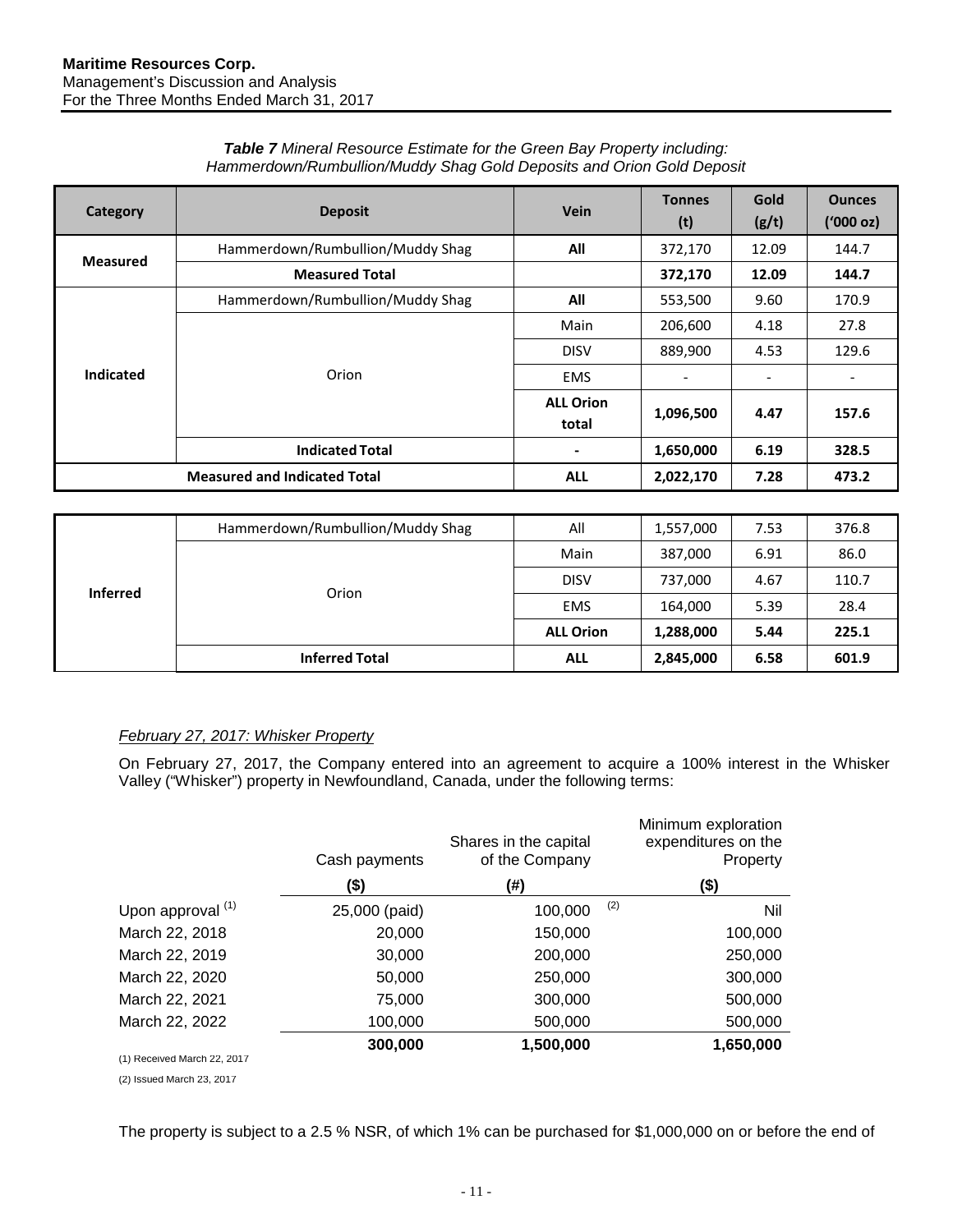## <span id="page-11-0"></span>**Green Bay Project – Exploration Update**

Maritime's Green Bay property in central Newfoundland and Labrador hosts the Company's gold and base metal deposits. The recently closed (2004) Hammerdown Mine includes the adjacent Rumbullion and Muddy Shag Gold deposits. The Orion Gold deposit is situated 1.5 kilometres to the Southwest and the Lochinvar base-precious metal deposit is located 1 kilometre East of Hammerdown. Maritime has been reviewing the setting of the gold deposits in the Hammerdown area and has commenced an exploration program to expand the gold trend adjacent to the known gold zones and to test the easily accessible inferred mineralization on the property.

An update on diamond drilling, portal reopening and Environetal permitting progress will be provided over the coming months as the 2017 field season progresses.

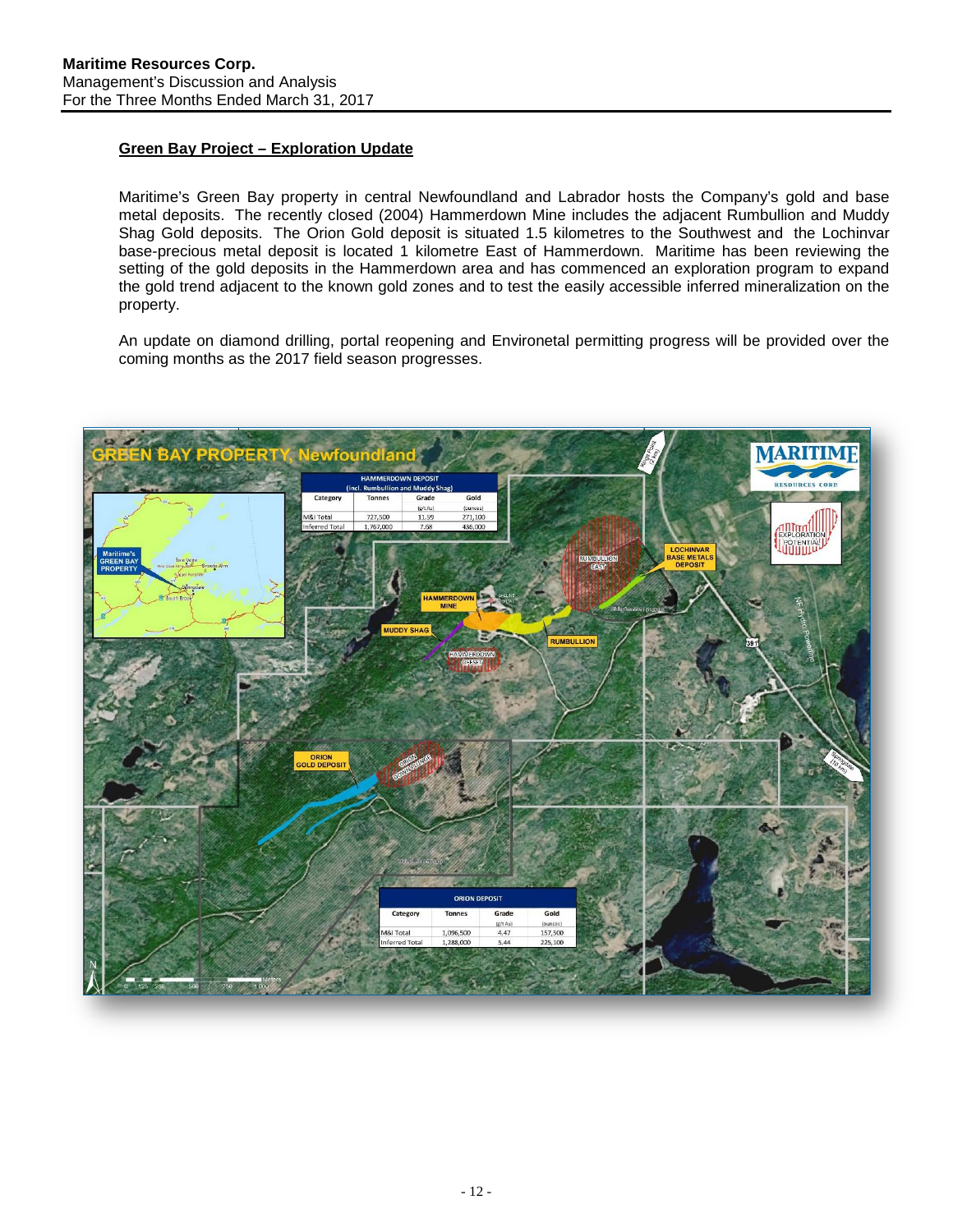#### **Maritime Resources Corp.** Management's Discussion and Analysis For the Three Months Ended March 31, 2017

## <span id="page-12-0"></span>**Qualified Person**

Mr. Bernard Kahlert, P.Eng. is the qualified person under National Instrument 43-101, responsible for the technical information presented in this MD&A and the supervision of work done in association with the exploration and development programs in respect of the Company's exploration properties.

## <span id="page-12-1"></span>**Subsequent Events**

On April 25, 2017, the Company entered into a loan arrangement ("Bridge Financing Agreement") pursuant to which it received \$500,000. The Bridge Financing Agreement, which was approved by the TSX-V on April 26, 2017, provides for a maturity date of one year (the "Maturity Date"), interest of 8% per annum, payment of principal and interest upon the earliest of: the Maturity Date, the Company raising \$2,000,000 or more in equity or debt financing, or committing an event of default (including, but not limited to, the Company ceasing to have its shares listed on the TSX-V, the Company failing to maintain its status as a reporting issuer in good standing in BC, the Company ceasing to keep the agreement in good standing, and the Company becoming insolvent). In connection with the Bridge Financing Agreement, the lender received a bonus of 333,333 shares in the capital of the Company and non-transferable warrants allowing for the purchase of up to, in the aggregate, 1,666,666 additional common shares in the capital of the Company at \$0.15 per share until April 26, 2018.

On April 26, 2017, stock options allowing for the purchase of up to, in the aggregate, 200,000 shares in the capital of the Company at \$0.15 per share until April 26, 2022 were granted.

On April 26, 2017, the Company received \$129,705 pursuant to an application made with the Newfoundland and Labrador government in respect of the Newfoundland and Labrador Mineral Incentive Junior Exploration Assistance Program ("JEAP") grant for exploration conducted during 2016.

## <span id="page-12-2"></span>**Summary of Quarterly Results**

The selected information set out below has been gathered from the previous eight quarterly financial statements for each respective financial period and is based on IFRS and Canadian GAAP.

|                                                  | 31-Mar<br>2017<br>$($ \$) | 31-Dec<br>2016<br>$($ \$) | 30-Sep<br>2016<br>$($ \$) | 30-Jun<br>2016<br>$($ \$) | 31-Mar<br>2016<br>$($ \$) | 31-Dec<br>2015<br>$($ \$) | 30-Sep<br>2015<br>$($ \$) | 30-Jun<br>2015<br>$($)$ |
|--------------------------------------------------|---------------------------|---------------------------|---------------------------|---------------------------|---------------------------|---------------------------|---------------------------|-------------------------|
| Exploration and<br>evaluation assets             | 6,004,297                 | 5,826,365                 | 5,303,921                 | 5,064,295                 | 4,991,773                 | 4,924,533                 | 4,893,179                 | 4,878,826               |
| Financing expense                                | 2,466                     | (5,872)                   | 13,934                    | 8,392                     | 8,850                     | 19,133                    | 16,174                    | 15,999                  |
| G&A (incl. share<br>based<br>compensation)       | 348,437                   | 69,857                    | 918,553                   | 274,763                   | 124,977                   | 306,808                   | 146,410                   | 88,687                  |
| Share-based<br>payments                          | 2,895                     | (164, 941)                | 438,438                   | 1,264                     | 1,212                     | 158,761                   |                           | 130                     |
| Adjusted G&A (net<br>of share based<br>payments) | 345,542                   | (95,084)                  | 480,115                   | 273,499                   | 123,765                   | 148,047                   | 146,410                   | 88,557                  |
| Other<br>comprehensive<br>income                 |                           | (25,000)                  | 25,000                    |                           |                           |                           |                           |                         |
| Interest income                                  | 1,398                     | 516                       |                           |                           |                           |                           |                           |                         |
| Expenses<br>recoverable                          | (572)                     |                           |                           |                           |                           |                           |                           |                         |
| Loss and<br>comprehensive loss                   | (347, 611)                | (94, 341)                 | (893, 553)                | (274, 763)                | (124, 977)                | (306, 808)                | (146, 410)                | (88, 687)               |
| Loss per share -<br>basic and diluted            | (0.01)                    | (0.03)                    | (0.02)                    | (0.01)                    | (0.00)                    | (0.02)                    | (0.00)                    | (0.00)                  |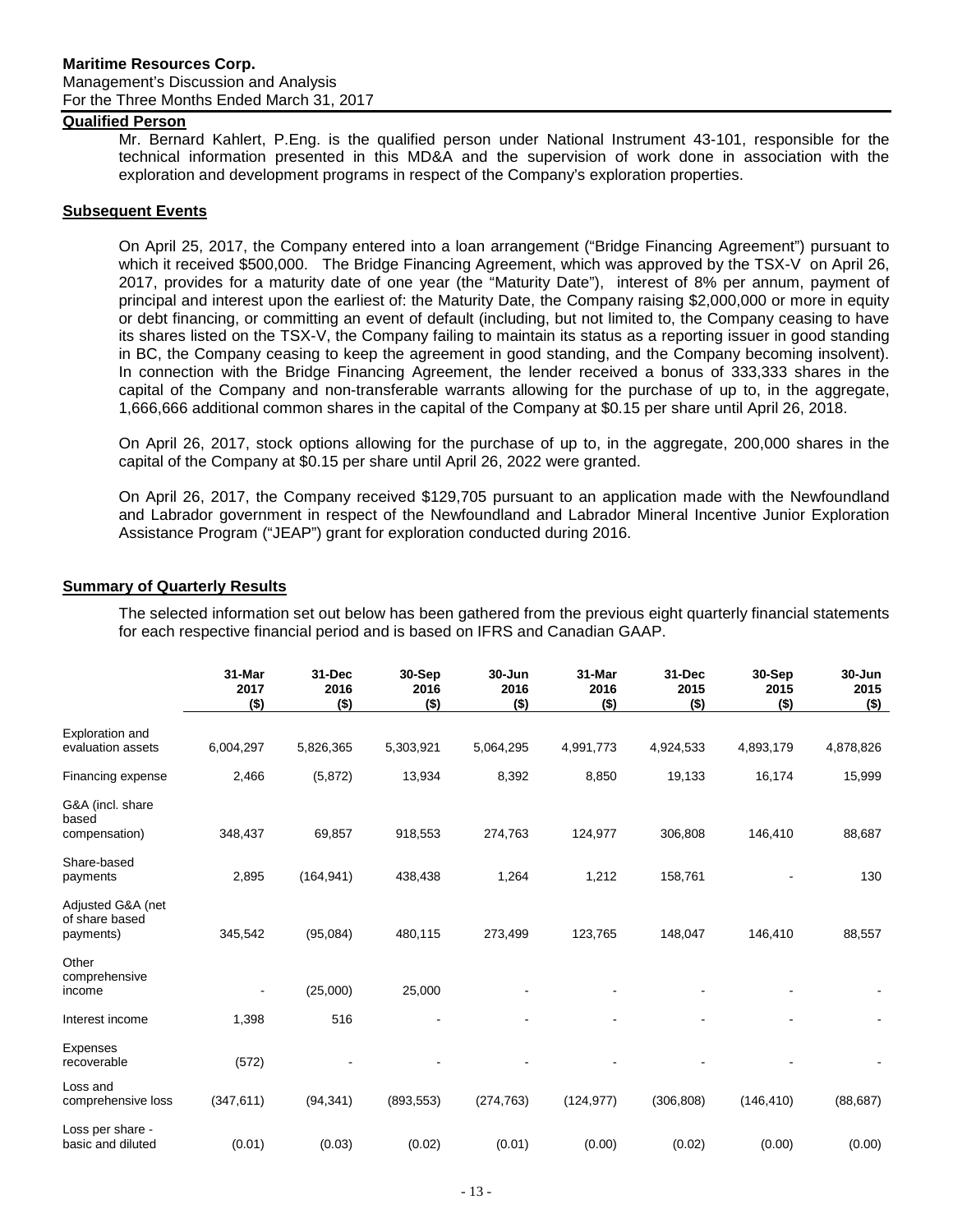#### **Non-IFRS Financial Measures**

Due to the adoption of the accounting standard for share-based payments, the Company's general and administrative quarterly expenses have fluctuated significantly. The granting and vesting of stock options is at the discretion of the Board of Directors and the resulting expenses do not reflect the normal operations of the Company. The Company has included "adjusted general and administrative expenses" without the share-based payments to be more reflective of normal operations. This financial measurement does not have any standardized meaning prescribed by IFRS and may not be comparable to similar measures presented by other corporations or entities.

## <span id="page-13-0"></span>**Discussion of Operations**

## *Quarter ended March 31, 2017 ("Quarter") results as compared with the quarter ended March 31, 2016 ("Quarter2016")*

The Company incurred total general and administrative expenses of \$388,606 during the Quarter (Quarter2016: \$124,977). Included in general and administrative expenses are share-based payments, a non-cash item resulting from the application of the Black-Scholes Option Pricing Model using assumptions in respect of expected dividend yield average risk-free interest rates, expected life of the options and expected volatility. The Company had no revenue for the three months ended March 31, 2017 and 2016.

The following are the major variances for the three months ended March 31, 2017 and 2016:

- Administrative expenses increased to \$88,227 (Quarter 2016: \$31,869) due to the overall activity and attendant support costs, including retention of the COO, increased rent, and travel.
- Consulting expenses were \$103,000 (Quarter 2016: \$38,400). The increase is the result of the appointment of the COO, a new rate for the services of the current CEO and the consulting fees of one of the directors, both of whom were previously eligible to receive director fees.
- In respect of Directors' fees, the Company agreed to provide, effective April 1, 2015, for directors' fees, as to \$1,500 per month for each of the 5 non-executive directors. On April 1, 2016, one of the nonexecutive directors entered into a consulting agreement with the Company, and on June 1, 2016, a second non-executive director entered into an employment agreement with the Company, for provision of their respective services. At March 31, 2017, Directors' fees totalling \$129,000 remained unpaid.
- Financing expense and interest on loans payable were \$2,466 (Quarter 2016: \$8,851).
- Investor relations increased to \$129,887 (Quarter 2016: \$27,263) in respect of expenses pertaining to conferences, general increased communication with shareholders and interested parties.
- Share-based payments of \$2,895 for the period (Quarter 2016: \$1,212) were recognized in respect of the vesting of stock option in connection with investor relations services.

During the 1<sup>st</sup> quarter of 2017 expenses escalated in comparison to the previous quarters mainly due to the addition of personal as assist with the completion of the PFS and planning for the 2017 field program. These expenses were essential for the ongoing development of the Hammerdown project. During the coming quarters it is management's intention to continue with the further development on our Hammerdown deposit.

Activities planned include reopening the portal to the existing underground workings. This will allow further access to assess the historic underground development for ground control and dewatering procedures.

Permitting is also a major focus for the Company. The EA review process was initiated in 2016 with Stantec Engineering. The Company is reviewing its scheduled to determine the optimal time to official start the EA process.

Finally we are making plans for a surface drill program both on the Rumbullion extension as well as a smaller detail program to focus on a portion of the inferred resource. There is a significant amount of inferred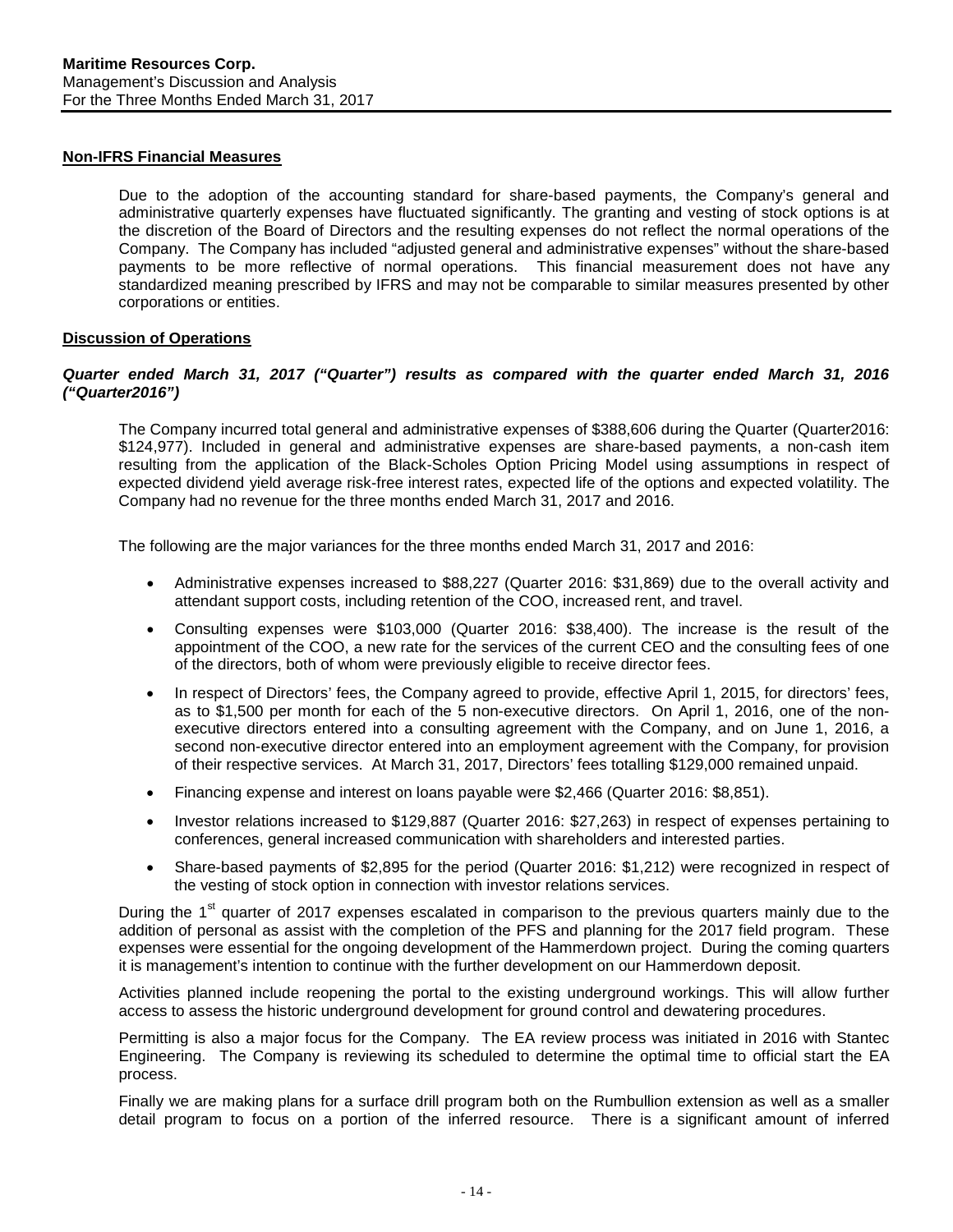#### Management's Discussion and Analysis For the Three Months Ended March 31, 2017

mineralization not included in the PFS that sits with in the current mine plan at Hammerdown. Drilling testing these areas could potentially add some easily accessible ounces to project's early years.

These plans moving forward will continue to enhance as well as derisk the Hammerdown project towards a production decision.

## <span id="page-14-0"></span>**Liquidity and Capital Resources**

The financial statements are prepared on a 'going concern' basis, which contemplates that the Company will continue in operation for the foreseeable future and will be able to realize its assets and discharge its liabilities in the normal course of business. The Company's ability to continue as a going concern is dependent on its ability to raise additional funds or the attainment of profitable operations. The Company will need to raise or borrow money for exploration and administration expenditures, and to settle current liabilities, and to ensure it maintains sufficient funds to keep its claims and property agreements in good standing. Current sources of funding are undetermined and management continues to review potential financings options. Although the Company has been successful at raising funds in the past through the issuance of share capital, it is uncertain whether it will be successful or able to continue to do so in the future.

At March 31, 2017, the Company had:

- An accumulated (life to date) deficit of \$4,010,260 (December 31, 2016: \$3,662,649).
- Working capital deficit of \$363,596 (December 31, 2016: working capital of \$145,051).
- Cash of \$22,360 (December 31, 2016: \$580,510).
- Accounts payable and accrued liabilities, including interest payable of \$324,598 (December 31, 2016: \$408,143), which are due in the short term.
- Principal on loans of \$100,000 (December 31, 2016: \$100,000).

## <span id="page-14-1"></span>**Related Party Transactions**

## *Services*

Effective July 1, 2014 the Company entered into arrangement with an administration and exploration services contractor ("AESC") in which a director is a shareholder, pursuant to which it receives office, administrative and exploration services. For the three months ended March 31, 2017 and 2016, the Company was charged for exploration costs and to reimburse office and administrative costs as follows:

|                | <b>For the Three Months</b><br><b>Ended</b> |          |  |
|----------------|---------------------------------------------|----------|--|
|                | March 31                                    |          |  |
|                | 2017                                        | 2016     |  |
| Rent<br>Office | \$32,361                                    | \$10,179 |  |
| Administration | 8,492                                       | 1,621    |  |
|                | \$40,853                                    | \$11,800 |  |

At March 31, 2017 the Company owed \$13,768 (2016: \$358) to AESC.

## *Loans*

At March 31, 2017, in respect of a loan (principal of \$100,000 bearing interest of 8% per annum), , the Company had accrued interest of \$22,904 (December 31, 2016: \$20,438) owing to the lender.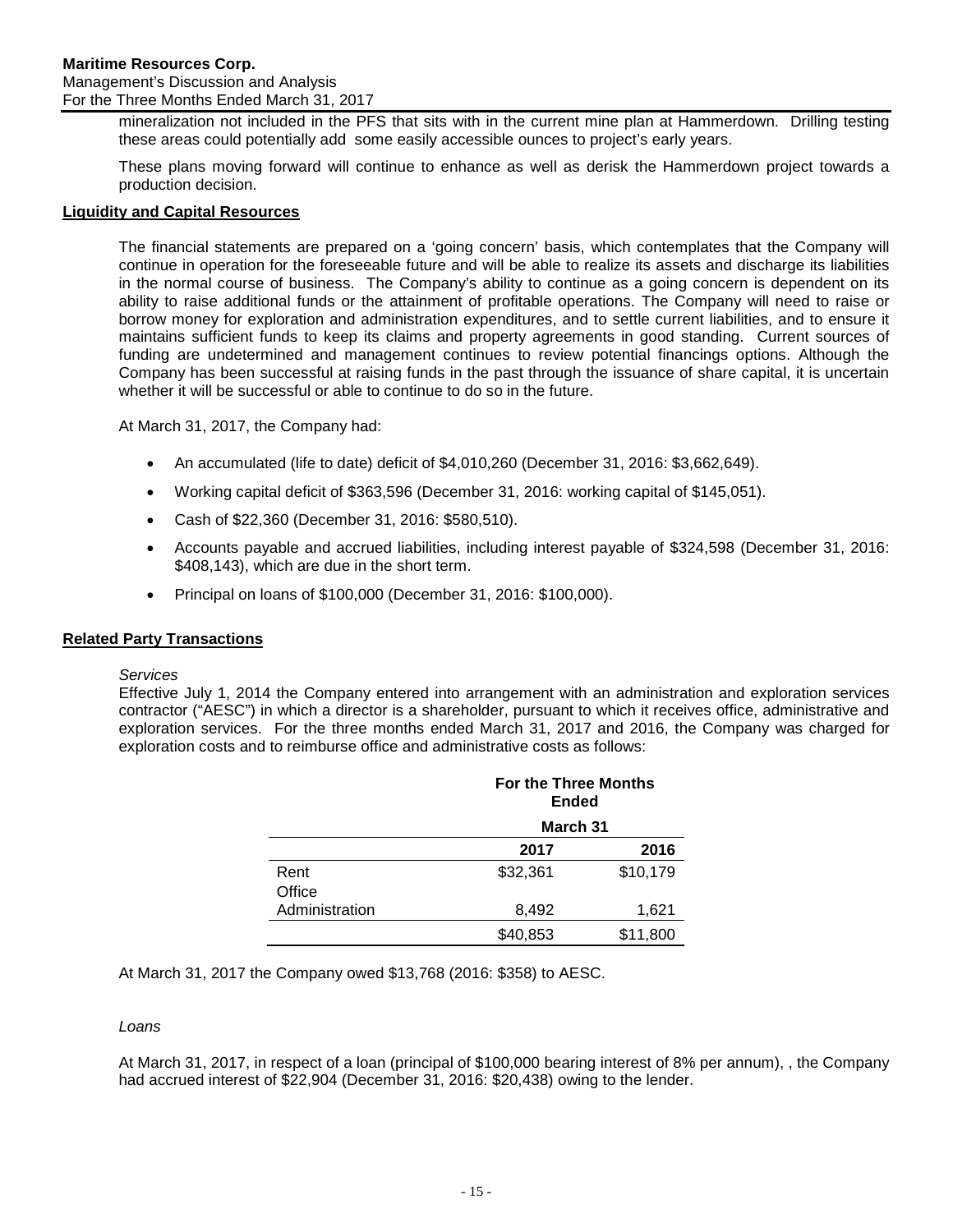|            |                |           |                        | <b>Principle (net</b><br><b>of</b> |                |              |
|------------|----------------|-----------|------------------------|------------------------------------|----------------|--------------|
|            |                | Value of  | Amortized<br>values of | unamortized                        |                |              |
|            |                | bonus     | bonus                  | value of<br>bonus                  | <b>Accrued</b> |              |
|            | Principal      | shares    | shares                 | shares)                            | interest       | <b>Total</b> |
|            | (\$)           | (\$)      | (\$)                   | (\$)                               | (\$)           | (\$)         |
|            |                |           |                        |                                    |                |              |
| 2014 Notes | (1)<br>100,000 | (13, 333) | 13,333                 | 100,000                            | 22,904         | 122,904      |

(1) \$100,000 provided by a party related to the company by virtue of common directorship

#### **Compensation of Key Management Personnel**

Key management personnel consists of Douglas Fulcher (CEO, President and a Director of the Company), Jeannine Webb (CFO), Bernard Kahlert (VP, Exploration), Janice Davies (Corporate Secretary until October 31, 2016), Jacqueline Collins (Corporate Secretary effective November 1, 2016), Andrew Pooler (COO effective June 1, 2016), Allan Williams (Consultant) and the non-executive Directors of the Company (Maynard Brown, David McCue and Peter Mercer).

| Consulting            | Digga Holdings, a company owned by Douglas Fulcher, Chief Executive Officer, CEO and<br>President, and a Director |  |
|-----------------------|-------------------------------------------------------------------------------------------------------------------|--|
|                       | Neon Rainbow Holdings Ltd., a company owned by Allan Williams, Director                                           |  |
|                       | J Collins Consulting, a company owned by Jacqueline Collins, Corporate Secretary                                  |  |
|                       | JD Consulting Ltd., a company owned by Janice Davies, Corporate Secretary                                         |  |
|                       | Venturex Consulting, a company owned by Jeannine Webb, Chief Financial Officer CFO                                |  |
|                       | Pamicon Developments, a company in which Douglas Fulcher, CEO and President, and<br>a Director, is a shareholder. |  |
|                       | Andrew Pooler, Director and Chief Operating Officer, COO                                                          |  |
| Geological consulting | B.H. Kahlert & Associates Ltd., is a company owned by Bernard Kahlert, VP of Exploration                          |  |

The remuneration, including stock-based compensation, of key management personnel during the three months ended March 31, 2017 and 2016 were as follows:

|                          | For the Three Months Ended |           |  |
|--------------------------|----------------------------|-----------|--|
|                          | March 31                   |           |  |
|                          | 2017                       | 2016      |  |
| Administration           | \$87,000                   | \$38,400  |  |
| Directors' fees          | 13.500                     | 67,500    |  |
| Exploration & evaluation | 71,100                     | 16,800    |  |
|                          | \$171,600                  | \$122,700 |  |

At March 31, 2017, in respect of services provided to and expenses incurred on behalf of the Company during the period ended March 31, 2017, the Company owed \$15,750 (2016: \$Nil) to the CEO and a director of the Company, \$11,760 (2016: \$320) to an officer and former director of the Company, \$5,250 (2016: \$Nil) to the CFO of the Company, and \$12,400 (2016: \$1,059 ) to an officer and director of the Company.

At March 31, 2017, directors' fees, totaling \$129,000 (2016: \$88,500), remained accrued.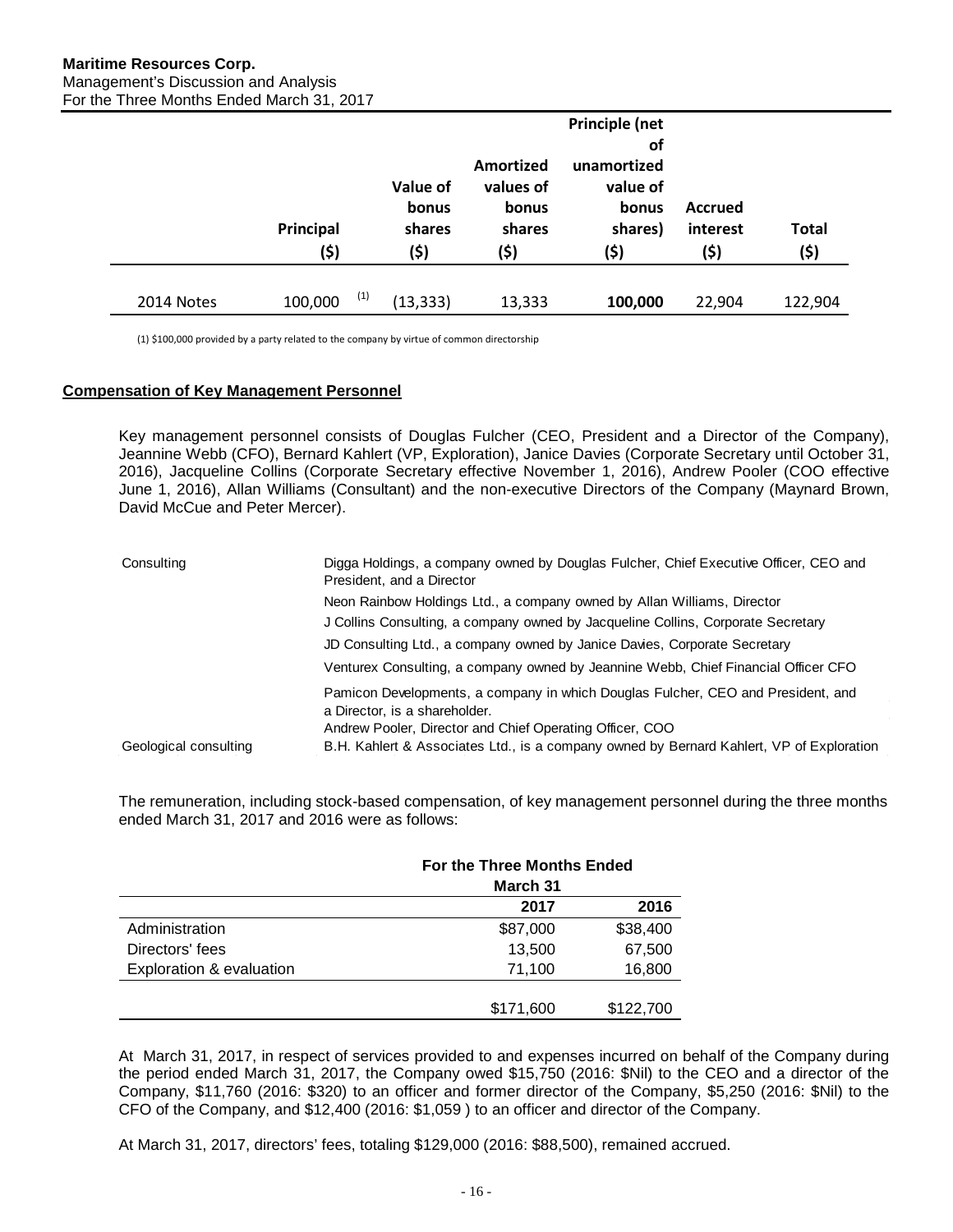#### <span id="page-16-0"></span>**Proposed Transactions**

There are no proposed transactions to be reported.

#### <span id="page-16-1"></span>**Off Balance Sheet Arrangements**

The Company has no off balance sheet arrangements.

#### <span id="page-16-2"></span>**Risks and Uncertainties Related to the Company's Business**

Resource exploration is a speculative business and involves a high degree of risk. There is a significant probability that the expenditures made by the Company in exploring its properties will not result in discoveries of commercial quantities of minerals. A high level of ongoing expenditures is required to locate and estimate ore reserves, which are the basis for further development of a property. Capital expenditures to attain commercial production stage could be substantial. The following sets out the principal risks faced by the Company.

#### *Exploration*

The Company is seeking mineral deposits on exploration projects where there are not yet established commercial quantities. There can be no assurance that economic concentrations of minerals will be determined to exist on the Company's property holdings within existing investors' investment horizons or at all. The failure to establish such economic concentrations could have a material adverse outcome on the Company and its securities. The Company's planned programs and budgets for exploration work are subject to revision at any time to take into account results to date. The revision, reduction or curtailment of exploration programs and budgets could have a material adverse outcome on the Company and its securities.

#### *Market*

The Company's securities trade on public markets and the trading value thereof is determined by the evaluations, perceptions and sentiments of both individual investors and the investment community taken as a whole. Such evaluations, perceptions and sentiments are subject to change; both in short term time horizons and longer term time horizons. An adverse change in investor evaluations, perceptions and sentiments could have a material adverse outcome on the Company and its securities.

#### *Commodity Price*

The Company's exploration projects are primarily related to exploration for gold and other precious metals in Canada. These minerals have recently been the subject of significant price fluctuations, and as such, there can be no assurance that that investors' evaluations, perceptions, beliefs and sentiments will continue to favour these target commodities. An adverse change in these commodities' prices, or in investors' beliefs about trends in those prices, could have a material adverse outcome on the Company and its securities.

#### *Title*

Although the Company has exercised the usual due diligence with respect to title to properties in which it has interests, there is no guarantee that title to the properties will not be challenged or impugned. The Company's mineral property interests may be subject to prior unregistered agreements or transfers or land claims, and title may be affected by undetected defects.

#### *Financing*

Exploration and development of mineral deposits is an expensive process, and frequently the greater the level of interim stage success the more expensive it can become. The Company has no producing properties and generates no operating revenues; therefore, for the foreseeable future, it will be dependent upon selling equity in the capital markets to provide financing for its continuing substantial exploration budgets. While the Company has been successful in obtaining financing from the capital markets for its projects in recent years, there can be no assurance that the capital markets will remain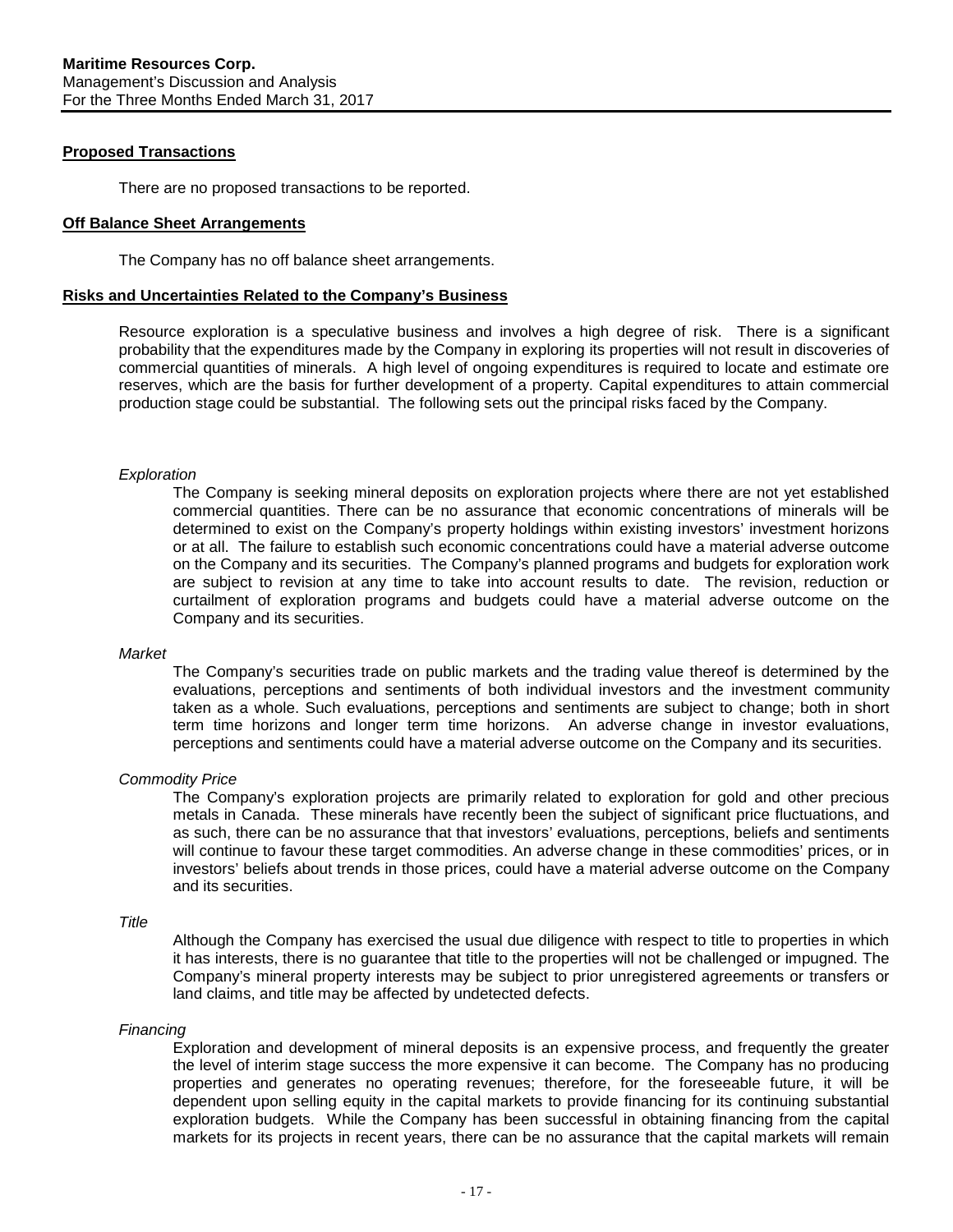favourable in the future, and/or that the Company will be able to raise the financing needed to continue its exploration programs on favourable terms, or at all. Restrictions on the Company's ability to finance could have a material adverse outcome on the Company and its securities.

#### *Share Price Volatility and Price Fluctuations*

In recent years, the securities markets in Canada have experienced a high level of price and volume volatility, and the market prices of securities of many companies, particularly junior mineral exploration companies, like the Company, have experienced wide fluctuations which have not necessarily been related to the operating performance, underlying asset values or prospects of such companies. There can be no assurance that these price fluctuations and volatility will not continue to occur.

#### *Key Personnel*

The Company's exploration efforts are dependent to a large degree on the skills and experience of certain of its key personnel. The Company does not maintain "key man" insurance policies on these individuals. Should the availability of these persons' skills and experience be in any way reduced or curtailed, this could have a material adverse outcome on the Company and its securities.

#### *Competition*

Significant and increasing competition exists for the limited number of mineral property acquisition opportunities available. As a result of this competition, some of which is with large established mining companies with substantial capabilities and greater financial and technical resources than the Company, the Company may be unable to acquire additional attractive mineral properties on terms it considers acceptable.

#### *Realization of Assets*

Exploration and evaluation assets comprise a substantial portion of the Company's assets. Realization of the Company's investment in these assets is dependent upon the establishment of legal ownership, the attainment of successful production from the properties or from the proceeds of their disposal. Resource exploration and development is highly speculative and involves inherent risks. While the rewards if an ore body is discovered can be substantial, few properties that are explored are ultimately developed into producing mines. There can be no assurance that current exploration programs will result in the discovery of economically viable quantities of ore. The amounts shown for acquisition costs and deferred exploration expenditures represent costs incurred to date and do not necessarily reflect present or future values.

## *Environmental and Other Regulatory Requirements*

The current or future operations of the Company, including development activities and commencement of production on its properties, require permits from various governmental authorities and such operations are and will be subject to laws and regulations governing prospecting, development, mining, production, exports, taxes, labour standards, occupational health, waste disposal, toxic substances, land use, environmental protection, safety and other matters. Companies engaged in the development and operation of mines and related facilities could experience increased costs, and delays in production and other schedules as a result of the need to comply with applicable laws, regulations and permits. There can be no assurance that approvals and permits required to commence production on its properties will be obtained on a timely basis, or at all. Additional permits and studies, which may include environmental impact studies conducted before permits can be obtained, may be necessary prior to operation of the properties in which the Company has interests and there can be no assurance that the Company will be able to obtain or maintain all necessary permits that may be required to commence construction, development or operation of mining facilities at these properties on terms which enable operations to be conducted at economically justifiable costs. Failure to comply with applicable laws, regulations, and permitting requirements may result in enforcement actions thereunder, including orders issued by regulatory or judicial authorities causing operations to cease or be curtailed, and may include corrective measures requiring capital expenditures, installation of additional equipment, or remedial actions. Parties engaged in mining operations or extraction operations may be required to compensate those suffering loss or damage by reason of such activities and may have civil or criminal fines or penalties imposed for violations of applicable laws or regulations.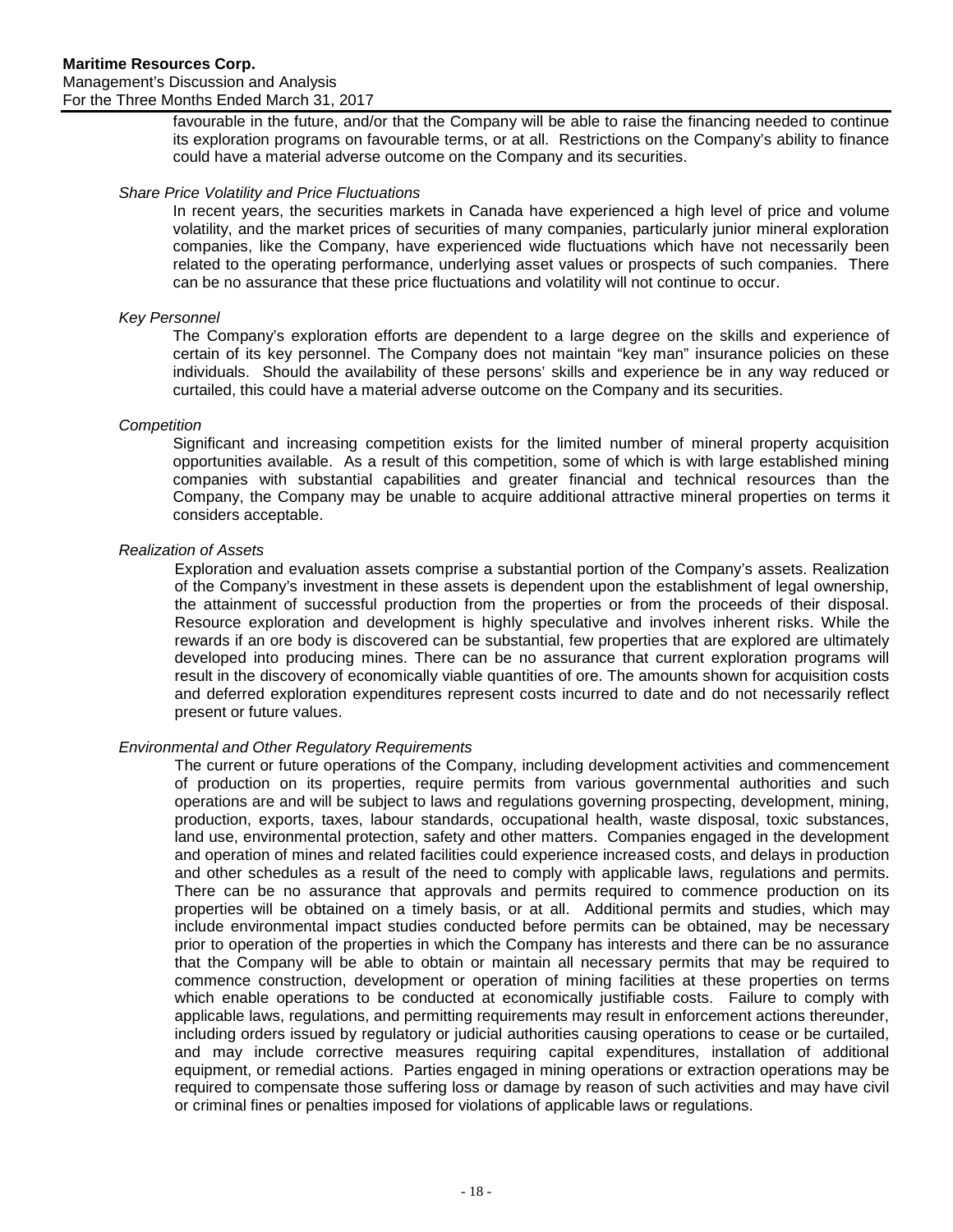For the Three Months Ended March 31, 2017

Amendments to current laws, regulations and permits governing operations and activities of mining companies, or more stringent implementation thereof, could have a material adverse impact on the Company and cause increases in capital expenditures or production costs or reduction in levels of production at producing properties or abandonment or delays in development of new mineral exploration properties. To the best of the Company's knowledge, it is currently operating in compliance with all applicable environmental regulations.

## *History of Net Losses; Accumulated Deficit; Lack of Revenue from Operations*

The Company has incurred net losses to date. The Company has not yet had any revenue from the exploration activities on its properties. Even if the Company commences development of certain of its properties, the Company may continue to incur losses. There is no certainty that the Company will produce revenue, operate profitably or provide a return on investment in the future.

## *Uninsurable*

The Company and its subsidiaries may become subject to liability for pollution, fire, explosion and other risks against which it cannot insure or against which it may elect not to insure. Such events could result in substantial damage to property and personal injury. The payment of any such liabilities may have a material, adverse effect on the Company's financial position.

## *Legal Proceedings*

As at the date of the Report, there were no legal proceedings against or by the Company.

## *Critical Accounting Estimates*

In the preparation of financial information, management makes judgments, estimates and assumptions that affect, amongst other things, the carrying value of its mineral property assets. All deferred mineral property expenditures are reviewed, on a property-by-property basis, to consider whether there are any conditions that may indicate impairment. When the carrying value of a property exceeds its net recoverable amount that may be estimated by quantifiable evidence of an economic geological resource or reserve, joint venture expenditure commitments or the Company's assessment of its ability to sell the property for an amount exceeding the deferred costs, a provision is made for the impairment in value. Management's estimates of exploration, operating, capital and reclamation costs, if any, are subject to certain risks and uncertainties which may affect the recoverability of mineral property costs. Although management has used its best judgment to estimate of these factors, it is possible that changes could occur in the near term that could adversely affect management's estimate of the net cash flow to be generated from its properties. The Company also uses the Black-Scholes Option Pricing Model in relation to share based payments. Option pricing models require the input of highly subjective assumptions including the expected price volatility. Changes in the subjective input assumptions can materially affect the fair value estimate, and therefore the existing models do not necessarily provide a reliable single measure of the fair value of the Company's stock options granted/vested during the period.

## <span id="page-18-0"></span>**Other MD&A Disclosure Requirements**

## **New Accounting Policies, Standards, Amendments and Interpretations Affecting Future Year-Ends**

The Company has adopted the following new standard, along with any consequential amendments, prior to or effective January 1, 2017. These changes were made in accordance with the applicable transitional provisions, and did not impact the Company's condensed interim financial statements.

- IAS 7, "Statement of Cash Flows" (amended standard): is effective for annual periods beginning on or after January 1, 2017,
- IAS 12, "Income Taxes" (amended standard): is effective for annual periods beginning on or after January 1, 2017.

Accounting Standards Issued but not yet in effect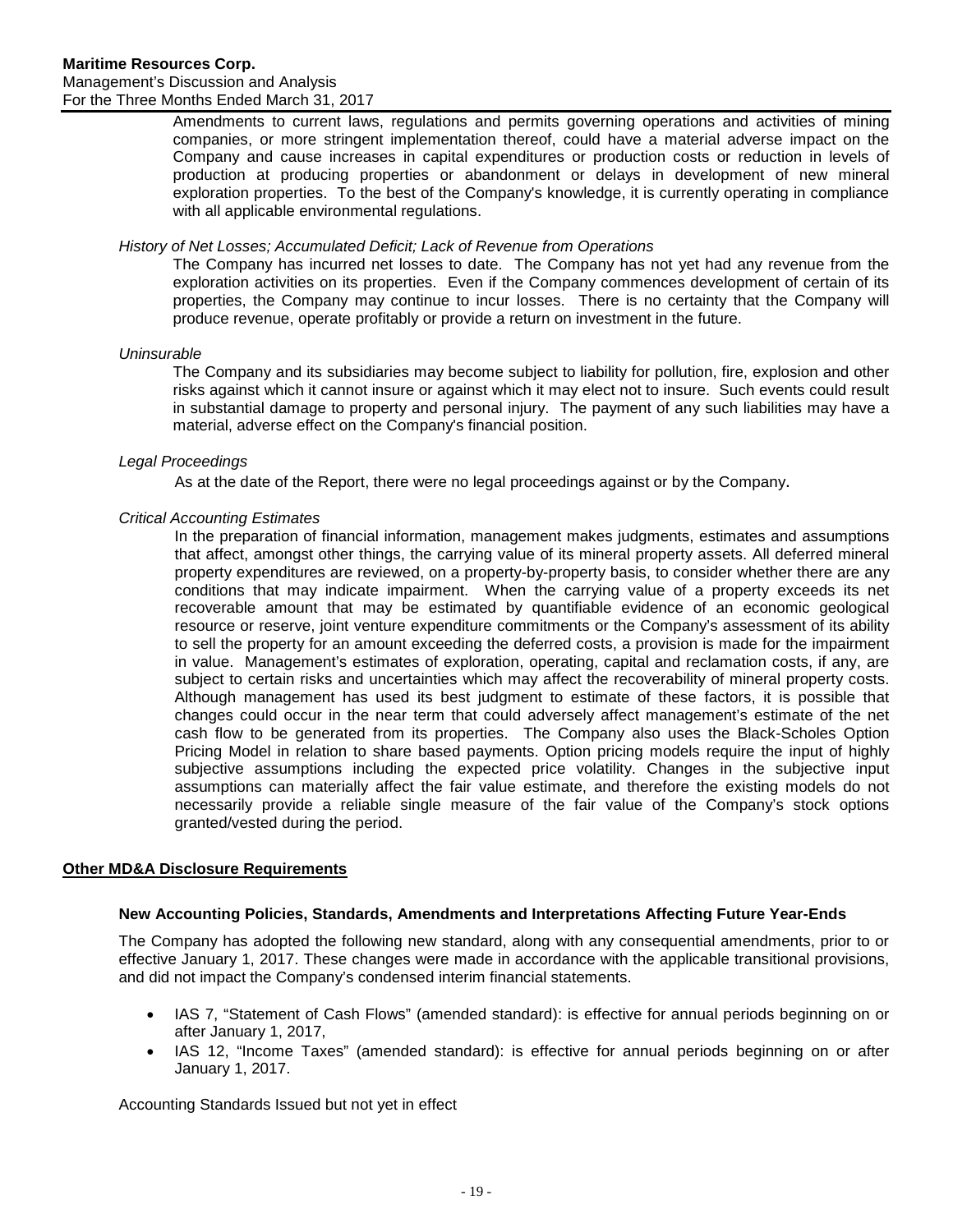- IFRS 2, "Share-based payment" (amended standard) is effective for annual periods beginning on or after January 1, 2018.
- IFRS 9, "Financial Instruments: Classification and Measurement": is effective for annual periods beginning on or after January 1, 2018.
- IFRS 15, "Revenue from Contracts and Customers": the effective date of adoption has been deferred to January 1, 2018 (with earlier application permitted).
- IFRS 16, "Leases": is effective for annual periods beginning on or after January 1, 2019.

The Company is currently evaluating the impact of these new and amended standards on its financial statements. The impact is not expected to have a material impact on the statements of financial position or results of operations of the Company.

## **Financial Instruments & Other Instruments**

The Company has classified its cash as fair value through profit or loss (using level 1 of the fair value hierarchy); receivables (excluding tax arrangements) as loans and receivables; and accounts payable and accrued liabilities and loans as other financial liabilities.

(a) Fair value

The carrying values of cash, receivables, and accounts payable and accrued liabilities approximate their fair values due to the short-term maturity of these financial instruments.

(b) Credit risk

Credit risk is the risk that a counter party to a financial instrument will fail to discharge its contractual obligations. The Company is exposed to credit risk with respect to its cash, restricted cash and receivables, other than Goods and Services Tax ("GST") and government funding which may be receivable. The maximum exposure to loss arising from accounts receivable is equal to their carrying amounts.

The Company manages credit risk with respect to its cash by maintaining demand deposits with a major Canadian financial institution; however, this exposes the Company's cash to concentration of credit risk as all amounts are held at a single institution.

There were no changes in the Company's approach to risk during the period ended March 31, 2017.